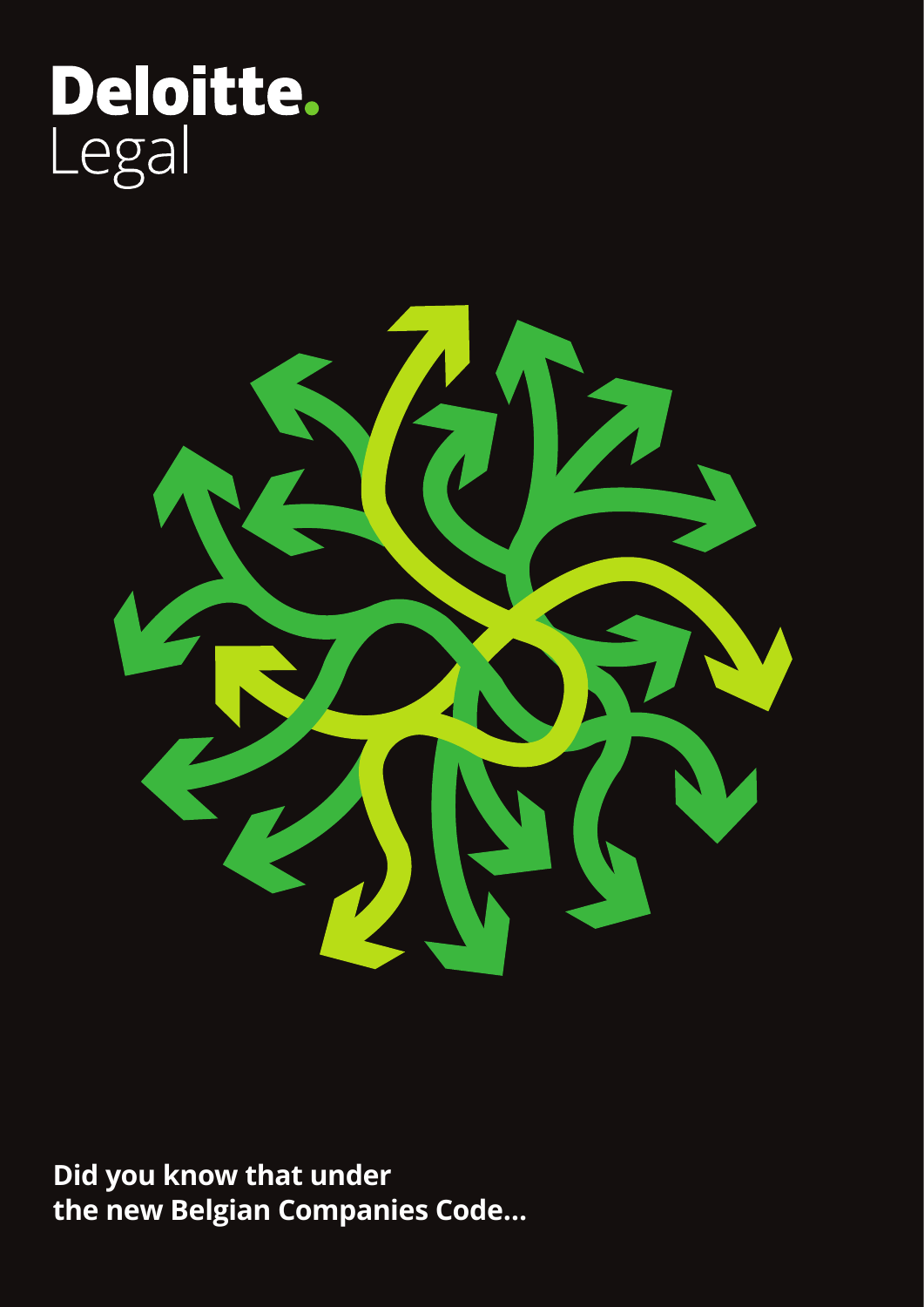Structure and key concepts

- Limitation of company forms
- The private limited liability company
- Shares and other securities in private limited liability companies and public limited liability companies
- Changes regarding companies' managing bodies
- Changes relevant for associations and foundations
- Cross-border transformation of a company
- Dissolution and liquidation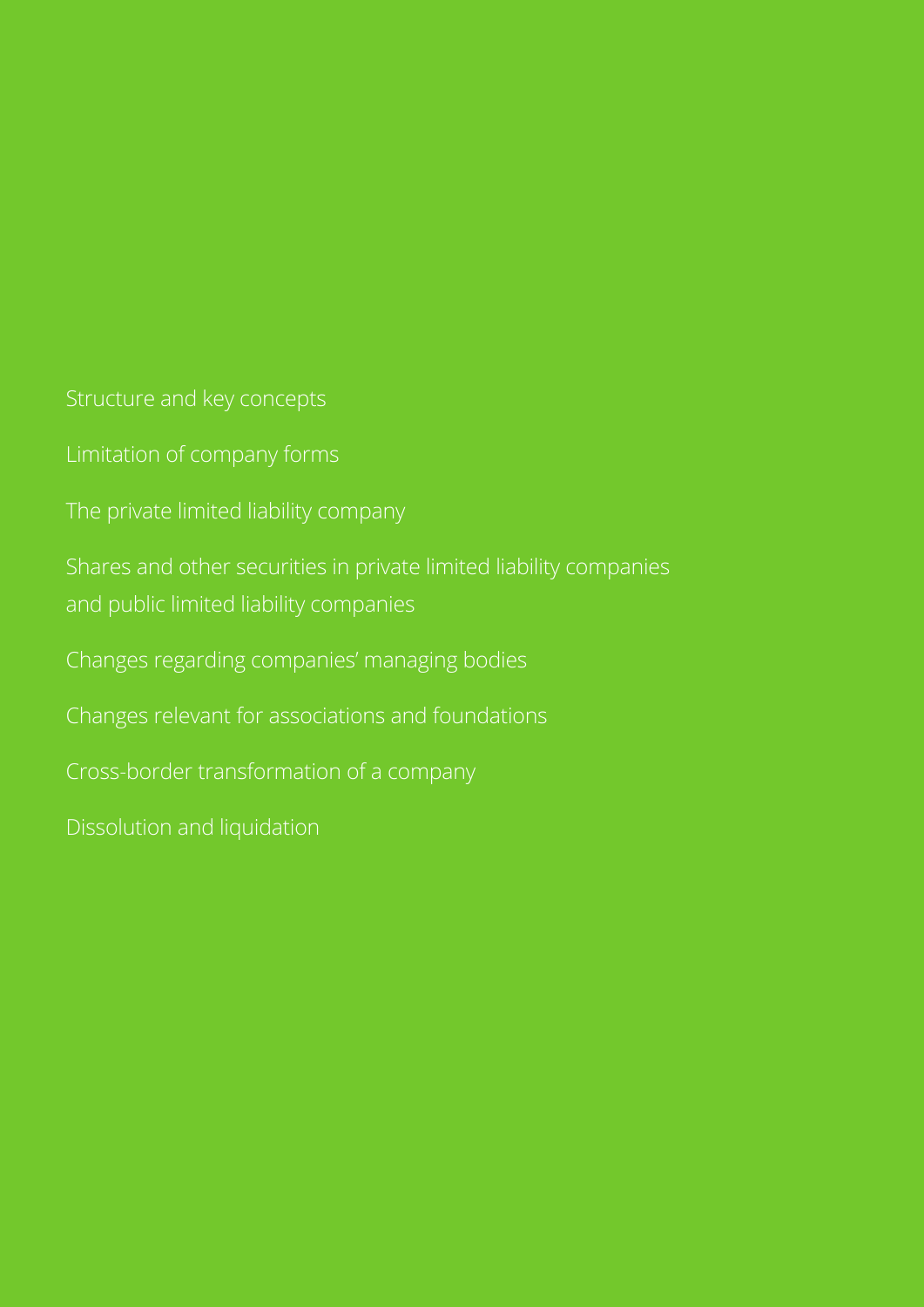### Introduction

On 28 February 2019, the Parliament enacted a brand new Belgian Companies Code. This new code aims to make Belgium a more competitive and attractive place to establish a company and will have an impact on every company in Belgium. Changes include the reduction of the number of company forms, amendments to companies' managing bodies, and removing barriers to dissolution and liquidation.

The new code also addresses topics such as the cross-border transformation of a company.

The new rules will apply to new companies or in case of dispute resolution as from 1 May 2019. They will apply to existing companies as of the date on which they opt in voluntarily or, at the latest, 1 January 2020. The new Belgian Companies Code will create many opportunities. However, the changes may also bring challenges that require organisations to reassess their governance structure.

With this guide, our team of experts wishes to provide some clarity on the new Belgian Companies Code, and contribute to informed decision-making.

The Deloitte Legal team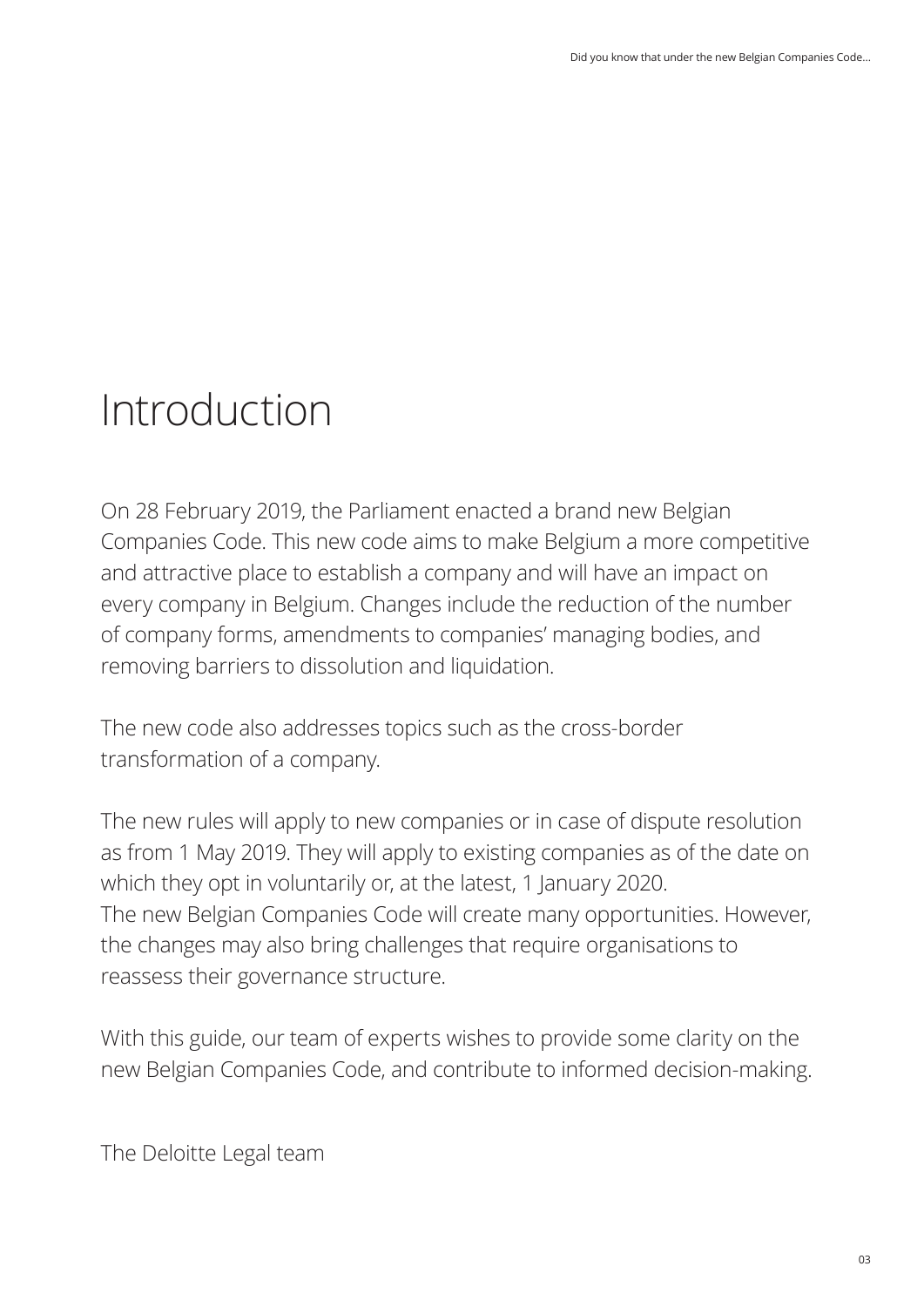### Structure and key concepts



**Did you know that non-profit associations (VZW/ASBL) will be able to pursue profit making activities without limitation?**

While having legal personality, non-profit associations (VZW/ ASBL) have always been governed by legislation separate from company law. The new Belgian Companies Code integrates the law on non-profit associations and where possible seeks to introduce common rules applicable to all private law legal persons.

That integration comes together with a brand new definition of non-profit associations. The new Belgian Companies Code will allow non-profit associations to pursue profit making activities to the same extent and under the same conditions as companies. As such, non-profit associations will be put on an equal foot with companies to compete in the market, without the risk of being in an illegal situation.

The distinguishing factor between non-profit associations and companies will lay in the possibility to distribute realized profits. While the ultimate goal of companies is to distribute profits to their shareholders, there is an absolute prohibition for non-profit associations to do so. A non-profit association will be obliged to use its profits for the realization of its social purpose.



**Did you know that the cooperative company (CV/SC) is reserved for companies that actually pursue cooperative ideas?**

Under the current Belgian Companies Code, the cooperative company has lost its original identity, namely to pursue a cooperative idea. It has become an attractive company type for partnerships, given its flexible entry and exit possibilities, multiple voting shares, and the flexible governance rules.

The new Belgian Companies Code goes back to the roots of the cooperative company by reserving this corporate form for "true" cooperative companies inspired by a cooperative idea, which is to meet the needs of its shareholders and/or to stimulate its shareholders' economic and social activities. The cooperative company will therefore also be the legal type for so-called "social enterprises", which will no longer constitute a separate company form, but a modality adopted (only) by the cooperative company. Mere partnerships will in principle have to convert into private limited liability companies (BV/SRL) or another company form, albeit that the broad description of the "cooperative aim" in the legislation leaves room for interpretation.



**Did you know that companies can move their headquarters abroad without losing their qualification as a Belgian Company?**

Currently Belgian law applies the so called "real seat doctrine", meaning that the location of the main establishment (and not that of the registered office) determines the applicable company law.

The new Belgian Companies Code reverses this, aligning with the rulings of the European Court of Justice. Going forward, the location of the registered office will be the only relevant factor to determine the applicable company law. As a result, Belgian companies will have the flexibility to have their headquarters abroad, while still being considered as a Belgian company, governed by Belgian company law.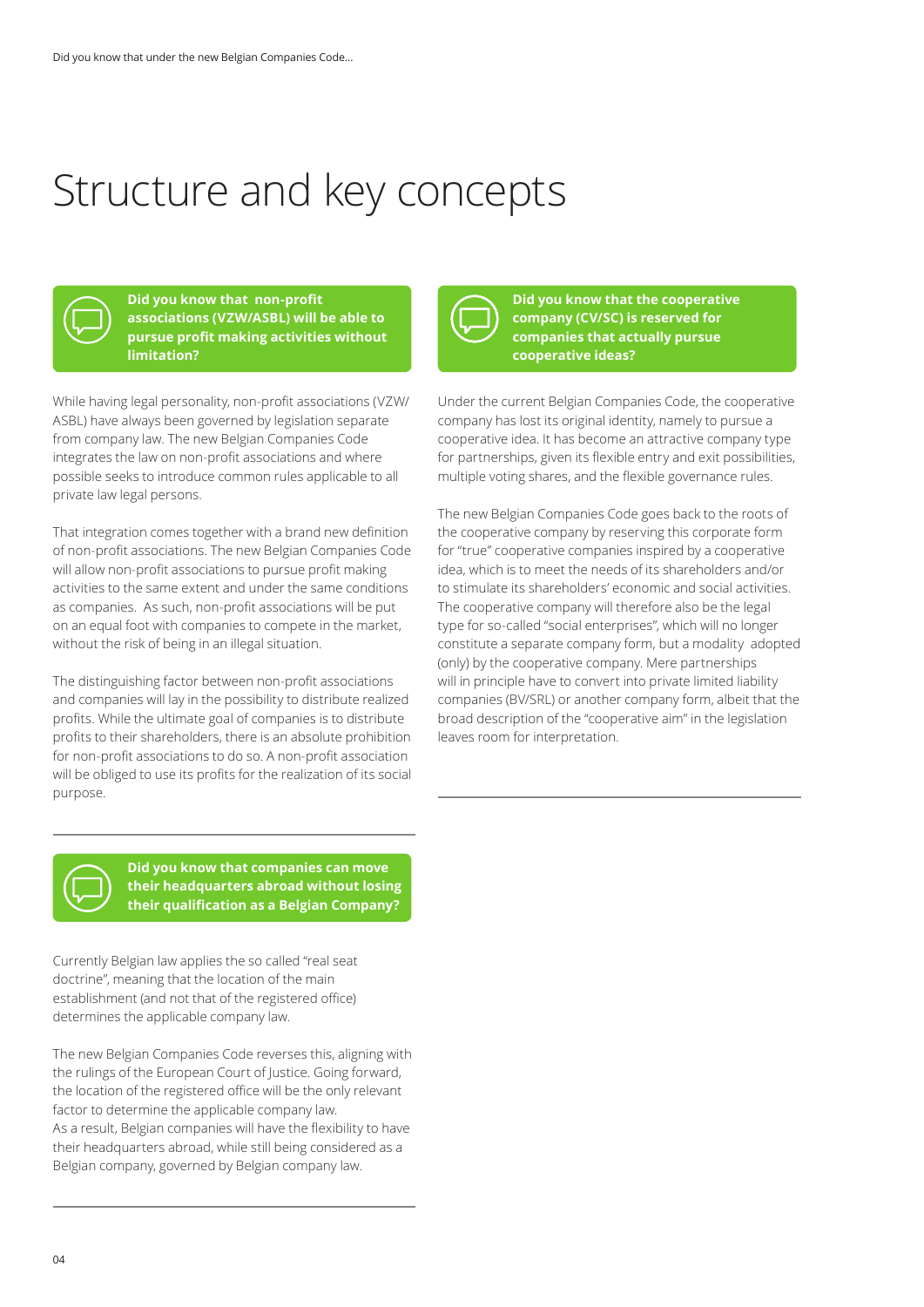

**Did you know that the shareholder of a private limited liability company (BV/SRL) will have the possibility to have his shares redeemed by the company?**

Under the current Belgian Companies Code, the withdrawal of a shareholder at the initiative of the shareholder itself and the corresponding redemption of the shares by the company is only possible in a cooperative company (coöperatieve vennootschap/société coopérative). This is one of the current advantages of such company form, which is often used by professional partnerships.

The new Belgian Companies Code will offer the possibility for shareholders' withdrawal for private limited liability companies (besloten vennootschap/société à responsabilité limitée) as well, provided that such system is foreseen in its articles of association.

By doing so, some of the appealing features of the cooperative company can be introduced in the private limited liability company. This reinforces the flexible character and attractiveness of the future private limited liability company.



**Did you know that it will be possible to simplify the shareholders' structure of companies groups?**

Currently, public limited liability companies (NV/SA) must be incorporated by at least two persons. If later on, all shares are acquired by one single person, such person bears the risk of becoming liable for all company liabilities, if it remains the sole shareholder for more than one year. The same goes for private limited liability companies (BVBA/SPRL) incorporated and/or held by a single shareholder that is a legal person.

The new Belgian Companies Code departs from this regime by allowing private and public limited liability companies to be incorporated and/or held by only one shareholder. This fundamental change will especially allow to simplify the structure of company groups, by regrouping all shares of subsidiaries with the parent company. Such simplification will obviously facilitate the corporate housekeeping within such groups.



**Did you know that private limited liability companies (BV/SRL) can exclude shareholders and have the shares of the excluded shareholder redeemed by the company?**

Currently, partnerships often opt for the cooperative corporate form, a.o. because shareholders can be excluded for serious grounds or reasons explicitly enumerated in the articles of association. The shares held by the excluded shareholder can be redeemed by the company through a reduction of the variable share capital.

Since the new Belgian Companies Code will reserve the cooperative company type for companies truly adhering to the initial cooperative idea, and since it will abolish the share capital concept in the private limited liability companies (BV/ SRL), such private companies will be able to copy the current exclusion possibility in the articles of association. As such, expectedly professional partnerships under the form of a cooperative company will largely convert into a BV, in order to further enjoy this regime.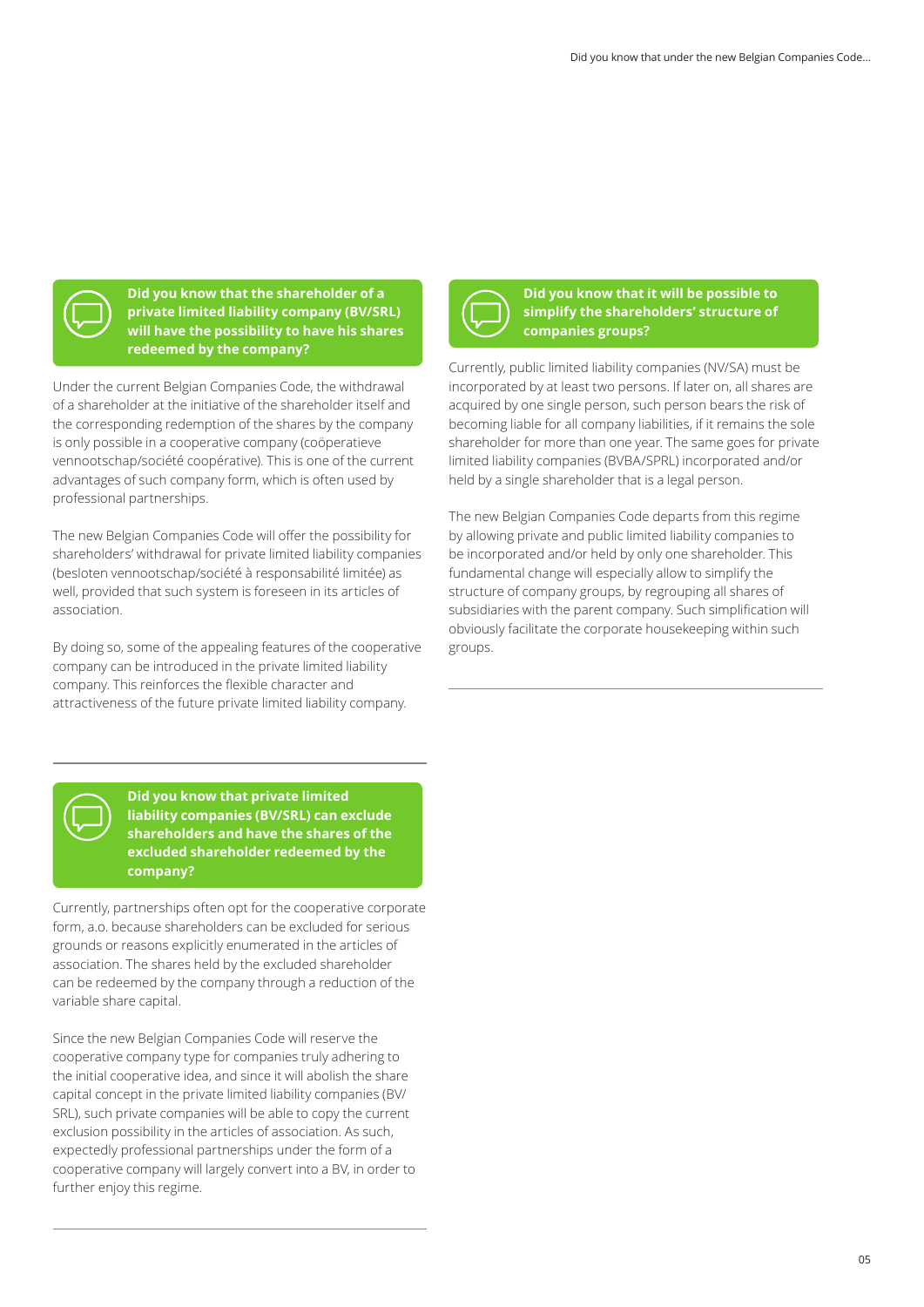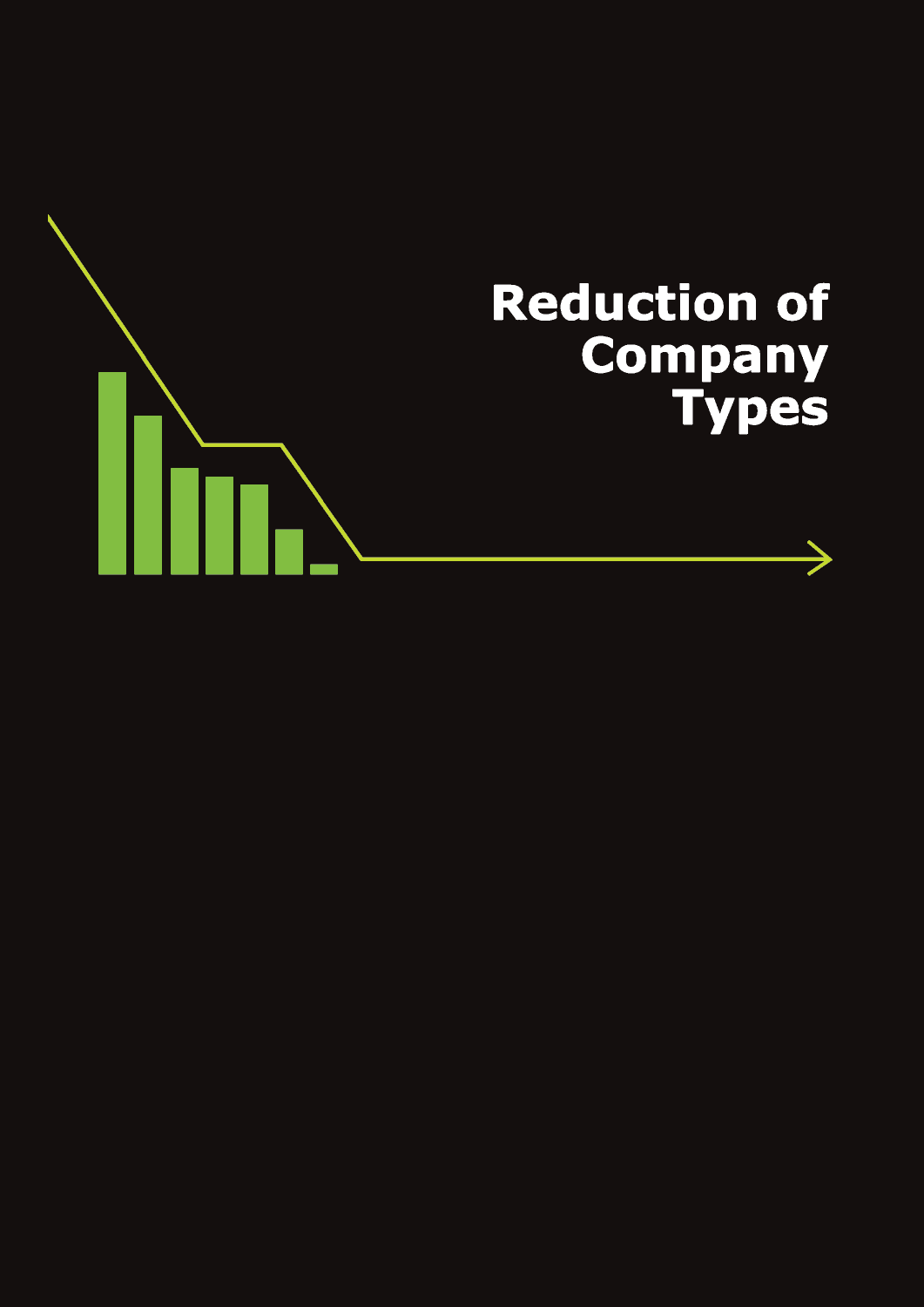### Limitation of company forms



**Did you know that the Comm.VA/SCA will be abolished as a company form?**

The Comm.VA/SCA is a company form frequently used by investment funds or for estate planning purposes. The company form combines in essence the elements of a public limited liability company (NV/SA) (capital requirements and protection, types of securities, etc.), with the particularity that the board of directors is replaced by a single director appointed in the articles of association (statutaire zaakvoerder/gérant statutaire). Such director must be a shareholder of the company and enjoys a veto right against decisions made by the general meeting of shareholders, amongst which his own dismissal. On the other hand he is held jointly and severally liable for all company liabilities.

The new Belgian Companies Code abolishes the Comm.VA/ SCA as a separate company form. Much relates to the newly introduced possibility for public limited liability companies (NV/SA) to replace their board of directors by a sole director. While the new Code does not add provisions (in terms of capacity, veto rights or liability) governing the position of the sole director in the public limited liability companies (NV/ SA), it will still be possible to adopt the current regime of the Comm.VA/SCA on a voluntary basis by including appropriate provisions in the articles of association.



**Did you know that the Economic Interest Grouping (ESV/GIE) will be abolished as a company form?**

Given the limited number of incorporated Economic Interest Groupings (EIG's), the EIG will be abolished as a corporate form. The features of the EIG can perfectly be adopted under the future regime of the general partnership *(vennootschap onder firma / société en nom collectif)*. Existing EIG's will have to convert into one of the suitable remaining corporate forms. Failing to do so by 1 January 2024, they will mandatorily convert into general partnerships (VOF/SNC).



**Did you know that did you know that the single private limited liability company (E-BVBA/S-SPRL) will disappear as a company form?**

Since the new Belgian Companies Code will no longer require a minimum capital amount for a private limited liability company *(BV/SRL)*, and will introduce the possibility to incorporate such company with only one promotor, there is no further reason to maintain the special regime of the single private limited liability company *(E-BVBA/S-SPRL)*. Hence, this also implies the deletion of any restriction on the number of single member companies a person can hold shares in.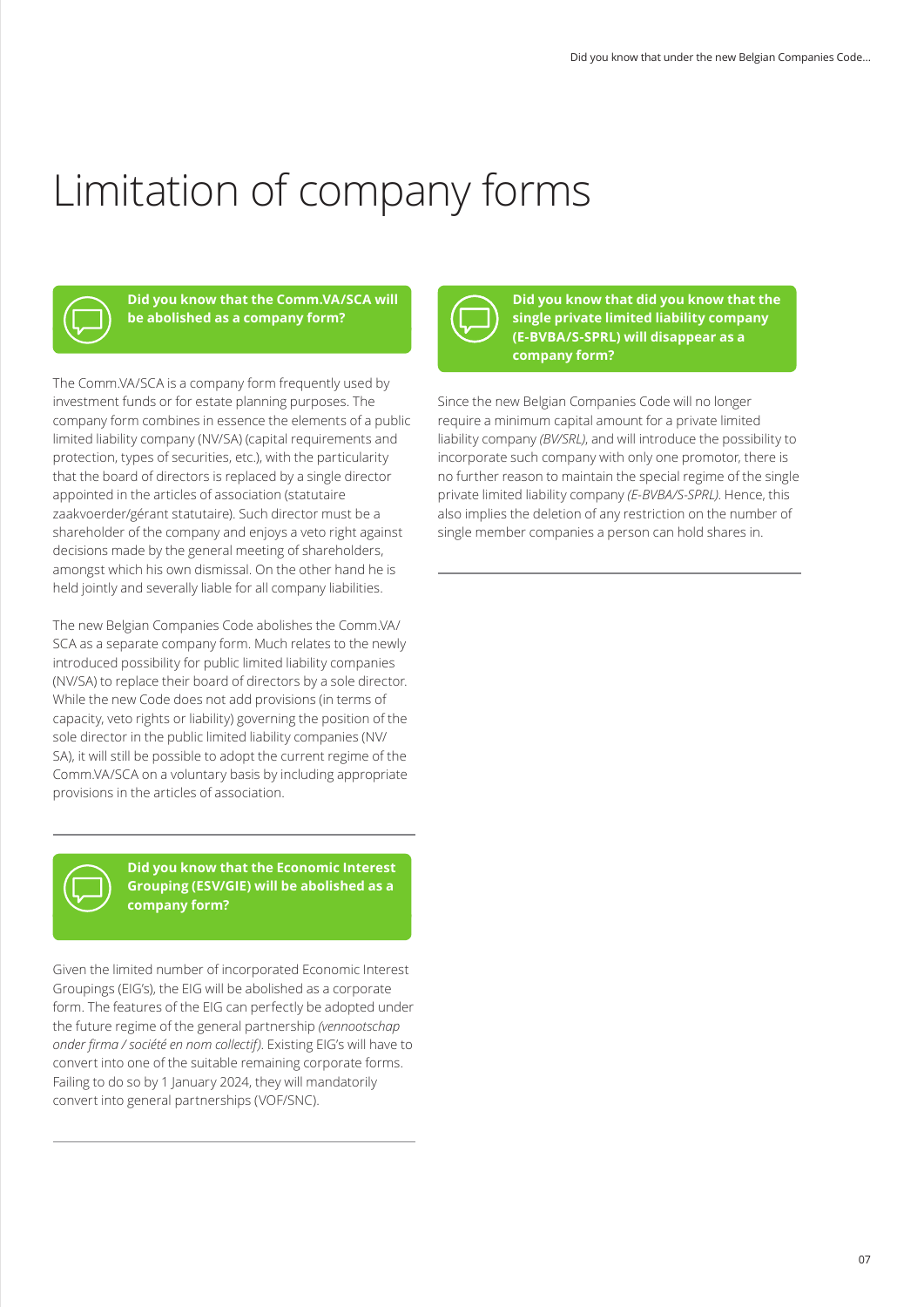## **How can Deloitte Legal help ?**  By facilitating the transition process



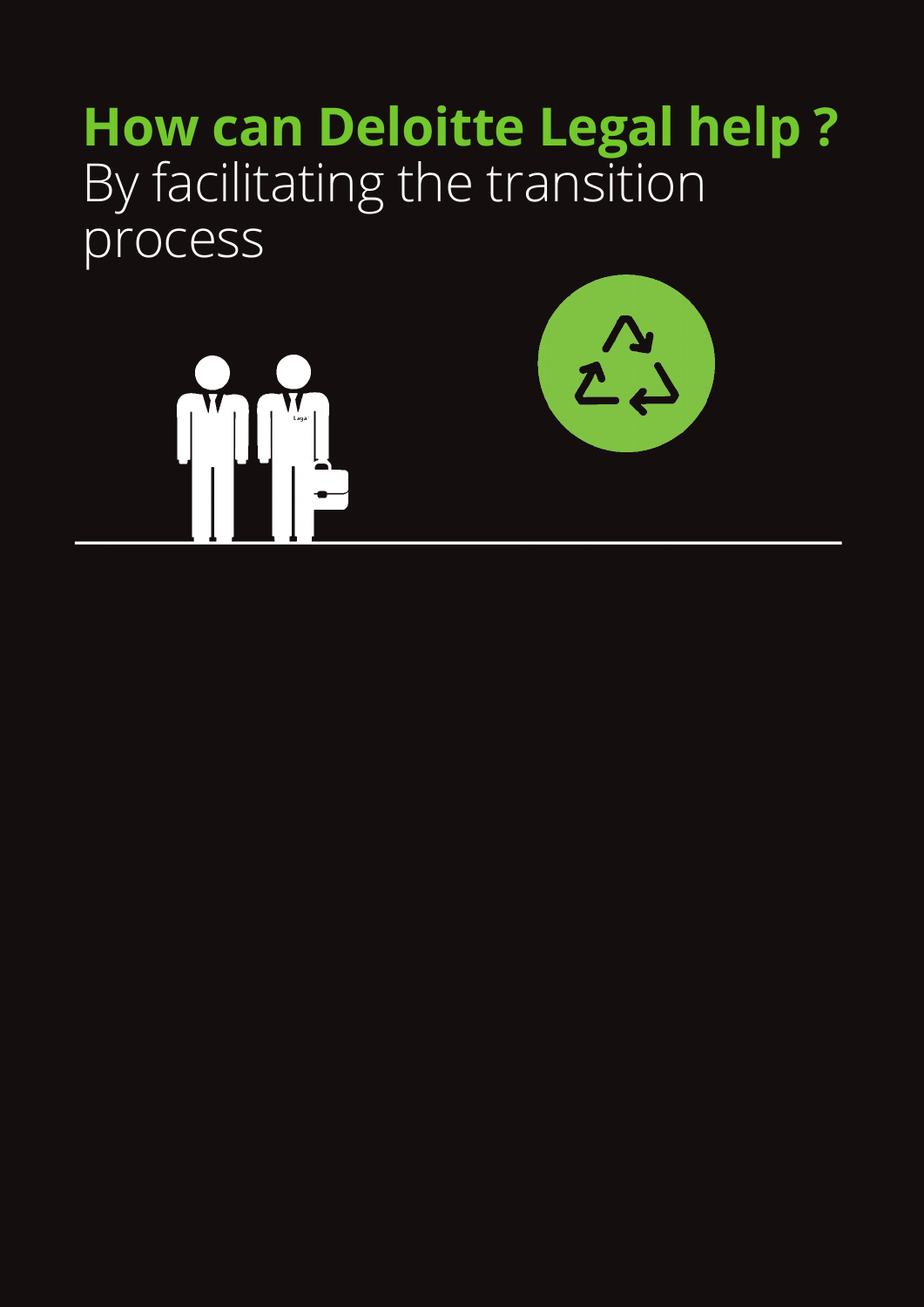### The private limited liability company



**Did you know that no minimum share capital requirements will apply to the private limited liability companies (BV/ SRL)?**

The current Belgian Companies Code requires a minimum share capital amount of EUR 18,550 in order to incorporate a BVBA/SPRL. The new Belgian Companies Code removes this requirement. The abolishment of the minimum share capital requirement does however not mean that shareholders no longer need to contribute to the company's equity (whether in cash or in kind). The adequacy of the financial means (in equity and in debt) must be established by the founders in a detailed financial plan, the content of which will have to be more elaborate than the current Belgian Companies Code (including eg. cash-flow projections). In case the private limited liability company would go bankrupt within three years after its incorporation due to insufficient funding, the founders can be held liable for any loss that third parties may incur.



**Did you know that private limited liability companies (BV/SRL) will no longer have to form a legal reserve fund?**

Under the current Belgian Companies Code the general shareholder's meeting has to set aside at least 5% of the annual net profits of the private limited liability company (BVBA/SPRL) to constitute a legal reserve fund until this reserve fund has reached an amount equal to 10% of the share capital. Going forward, the share capital protection rules (amongst which the obligation to constitute legal reserves) will be replaced for private limited liability companies (BV/SRL) by the prescribed solvency – and liquidity tests, which will are intended to provide the necessary safeguards.

As of the entry into force of the new Belgian Companies Code the legal reserve of existing private limited liability companies will automatically be converted into a statutory unavailable reserve.



**Did you know that the private limited liability company (BV/SRL) will no longer have a share capital (from a company law perspective)?**

The abolishment of the notion of 'share capital' for the private limited liability company (BV/SRL) is the most profound reform introduced by the new Belgian Companies Code, both practically and theoretically. It allows redefining many legal rules with a view to enhance flexibility and efficiency. The most important rules relate to distributions to shareholders, among others dividend payments, capital reductions and redemption of shares. Such distributions will be subject to both a solvency test and a liquidity test, which replace the so-called balance sheet test (comparison between the net assets and the share capital of the company) as currently foreseen in the Belgian Companies Code (which will remain applicable to public limited liability companies (NV/SA)).

The abolishment of the share capital also brings along great flexibility in terms of the allocation of shareholder rights in the company. There is no longer a mandatory link between the contributions made by the shareholders and the number of shares they receive in the company and there is no restriction on the types of shares a BV/SRL can create.



**Did you know that the directors of the private limited liability company (BV/ SRL) will have to document any decision to make distributions to shareholders on the basis of a liquidity test?**

The new Belgian Companies Code abandons the concept of share capital for the private limited liability companies (BV/SRL). The (minimum) share capital requirements were often perceived as burdensome and a high entry barrier for the incorporation of new companies. There is also doubt whether those requirements contributed effectively to protecting creditors and other stakeholders of the company. Under the new Belgian Companies Code other protection mechanisms will come into place to protect the equity (and no longer the share capital) of the company. One of these new protection measures is the obligation of the company's directors to apply and document a liquidity test before making any distribution (whether decided by the board or by the general shareholders' meeting) to shareholders.

The liquidity test aims at preserving sufficient financial means to honor the company's debts towards third parties. Therefore, in order to prevent excessive distributions, the directors have the responsibility to verify whether a distribution can be paid out, after verification of the company's ability to reasonably pay its debts in the twelve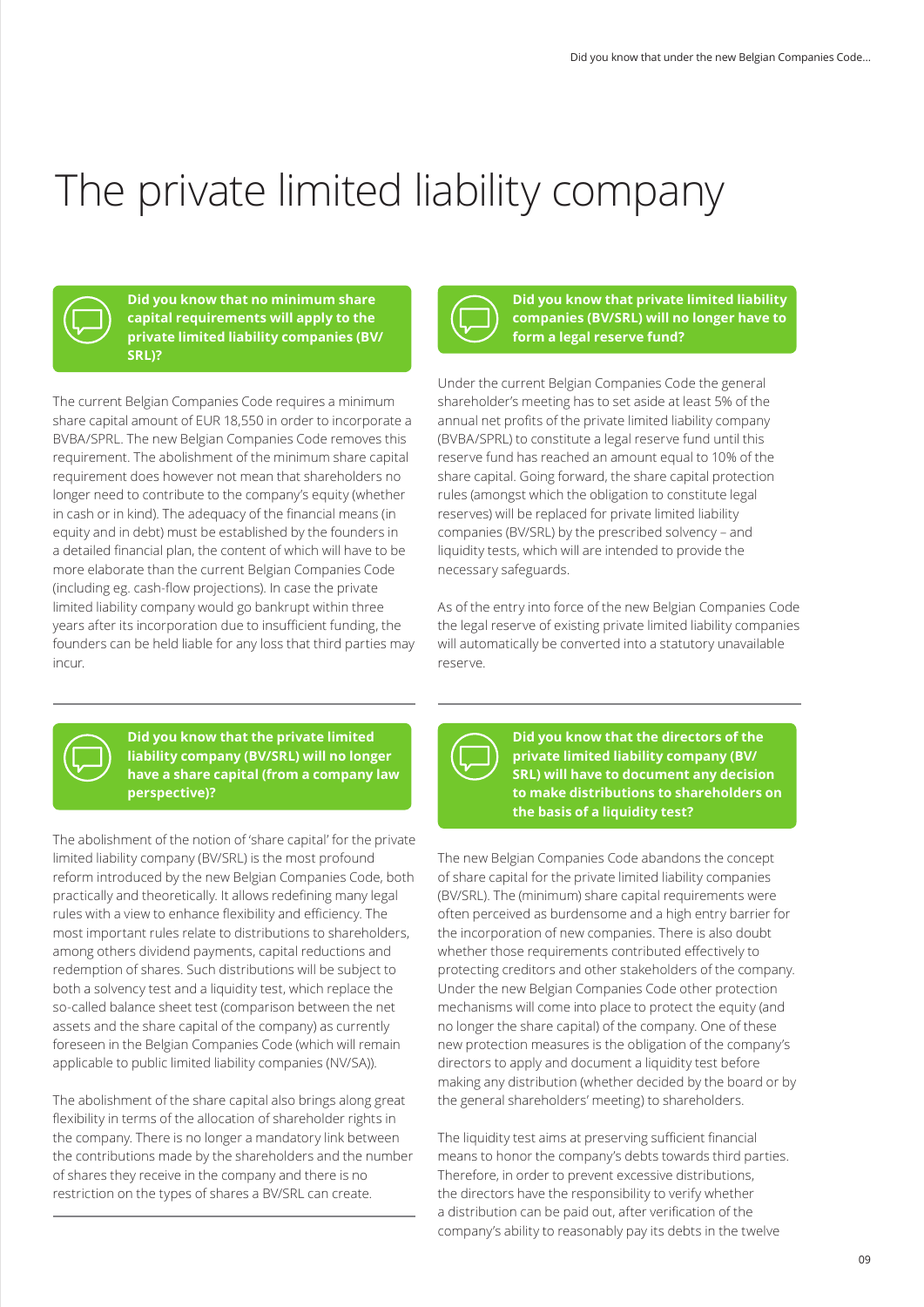months' period following such distribution as they become due. As a consequence, the directors will have the power and duty to block a distribution even when decided by the shareholders, should the outcome of the liquidity test require so. It will be important for the directors to adequately document this verification exercise in a separate report.



**Did you know that founders of both private and public limited liability companies will have to draft a more in-depth financial plan?**

Belgium is one of the few countries that requires a financial plan for the incorporation of private limited liability companies (BVBA/SPRL) and public limited liability companies (NV/SA). The obligation to draft a financial plan for the company requires the founders to consider the future funding needs of their business to be set up. There is no control on the content of the financial plan, except in case of bankruptcy of the company within the first three years after its incorporation. In such instance, a judge may review the content of the financial plan and hold the company founders liable for the company debts if the financial plan shows a manifest underfunding of the company from the outset.

The new Belgian Companies Code maintains the current regime of the financial plan but sets higher standards for its required content and information. The new Code lists the minimum information the plan must contain. For example, a financial plan must contain a projection of the cash situation of the company after one and two years after its incorporation.



**Did you know that it will be easier to distribute interim dividends for private and public limited liability companies?**

The new Belgian Companies Code mitigates the current restrictions on the distribution of interim dividends by the board of directors. The main change is that no time limitations will apply for the payment of interim dividends. As such, interim dividends can be distributed during the whole financial year (under the current regime this is only possible during the second half of the financial year) and interim dividends can be distributed freely at multiple occasions during the financial year (whereas currently there must be a time period of at least 3 months between two interim dividend distributions). Such flexible regime for interim dividends as applicable on the public limited liability companies (NV/SA) will also be introduced for the private limited company (BV/SRL).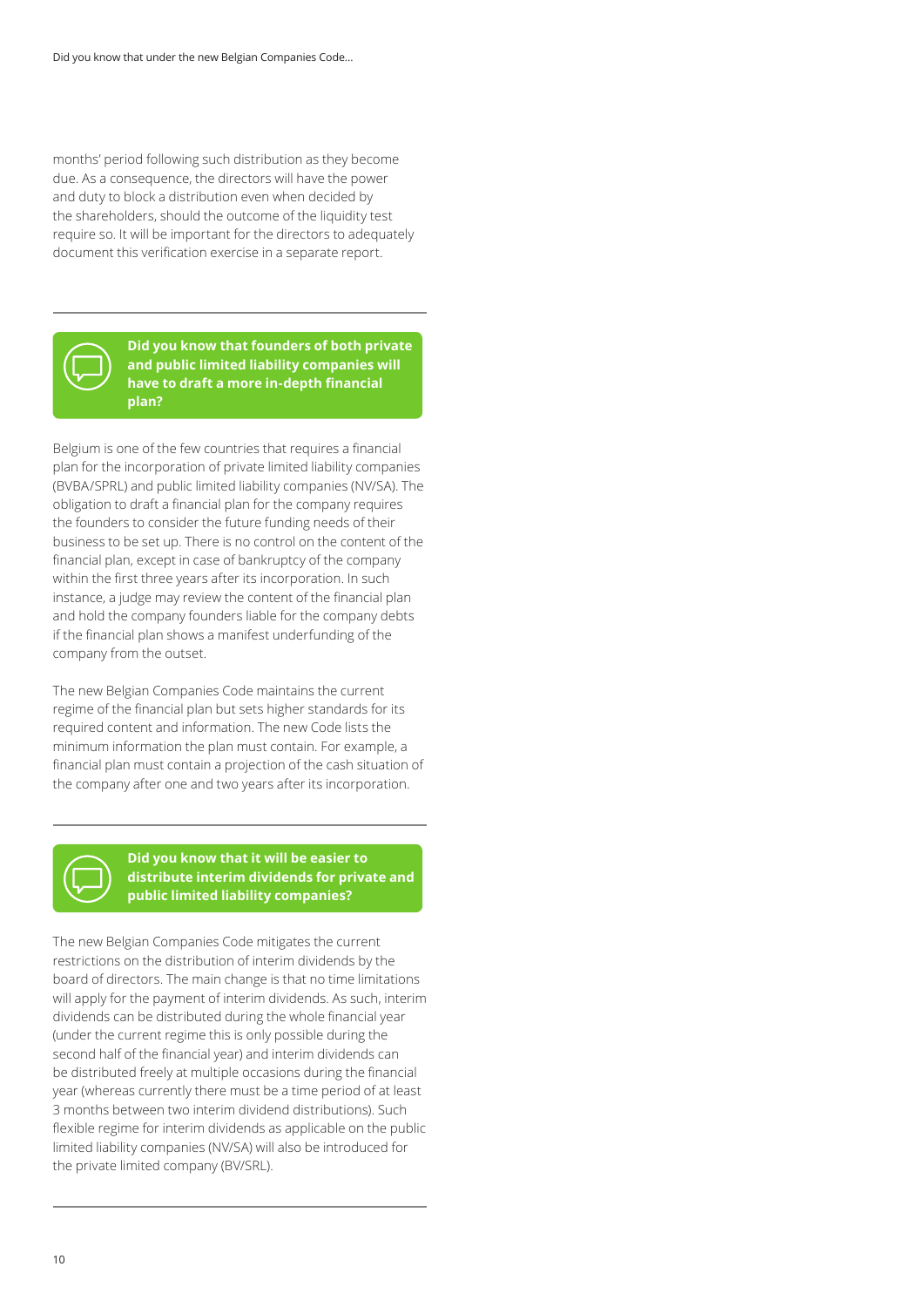Did you know that under the new Belgian Companies Code…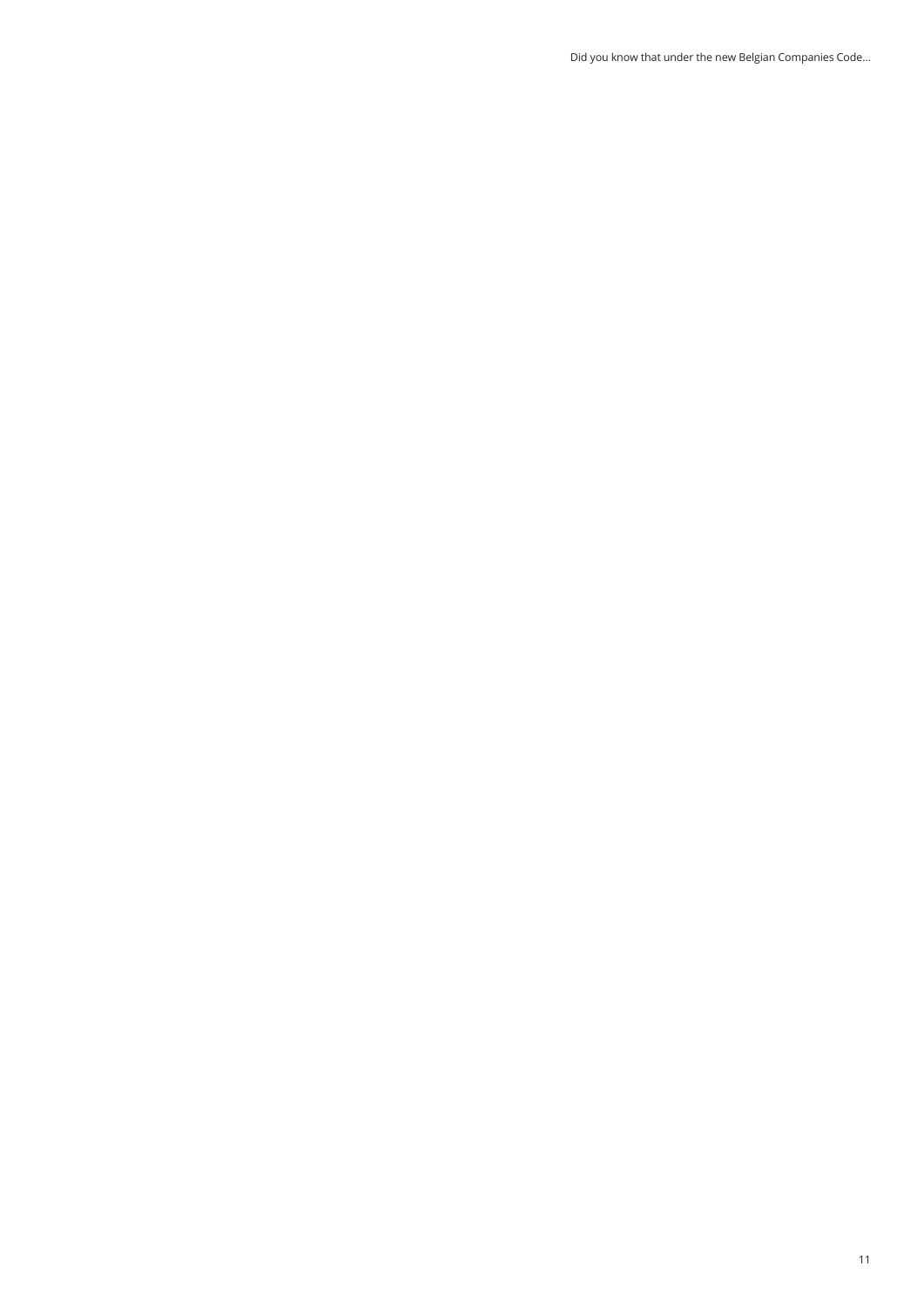## **Our inhouse developed technology tools**

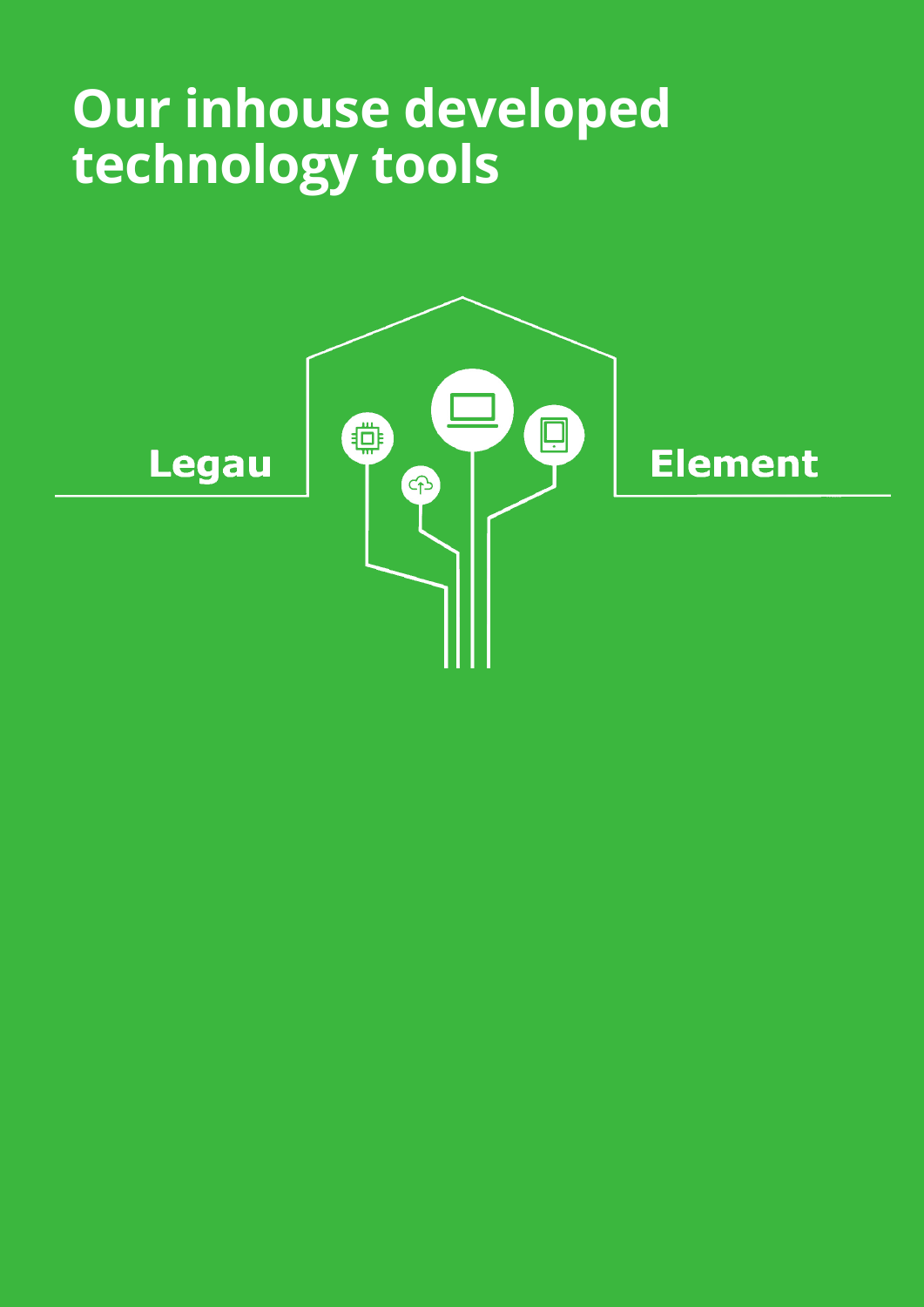### Shares and other securities



**Did you know that listed companies will be allowed to grant a double (loyalty) voting right to long term shareholders?**

Inspired by the French system, the new Belgian Companies Code will give listed companies (having shares listed on a regulated market) the possibility to reward long term investors with a double voting right: shareholders holding shares in registered form for a period of (at least) two consecutive years will see such shares entitled to a double voting right. This system will not apply automatically: the articles of association must explicitly provide for the system. As soon as the shares are transferred to another person or legal entity, the shares will lose their double voting right until the transferee holds the shares (in registered form) for a new period of two years.

By introducing this system of a "loyalty" voting right, the Belgian legislator seeks to stimulate long term investment in Belgian companies.



**Did you know that a private limited liability company (BV/SRL) can issue shares with multiple voting rights?**

The current Belgian Companies Code imposes a mandatory "one share one vote" rule for private limited liability companies (BVBA/SPRL), save for the possibility to issue nonvoting shares under certain strict conditions.

Under the new Belgian Companies Code the one share one vote principle will remain the default position, but the articles of association can freely deviate from that principle. This way, a private limited liability company (BV/SRL) can without any limitation create shares with one vote, shares with (various) multiple voting rights, and non-voting shares (with far less restrictions in the latter case). This flexibility is particularly useful to tailor agreements concluded between e.g. investors in private limited liability companies to their specific needs.



**Did you know that the issuance of shares with multiple voting rights without any limitations will also be possible in nonlisted public limited liability companies (NV/SA)?**

Consistent with the new possibility to issue multiple voting shares in private limited liability companies (BV/SRL), the new Belgian Companies Code allows the issuance of shares with (various) multiple voting rights in non-listed public liability limited companies (NV/SA). Such possibility is not available for listed companies, which can only make use of the double (loyalty) voting right.



**Did you know that private and public limited liability companies can issue nonvoting shares without any limitation?**

Under the current Belgian Companies Code, the issuance of non-voting shares is subject to numerous limitations, which explains the lack of attractiveness in practice.

The new Belgian Companies Code abandons most of the limitations applicable to non-voting shares, and implements a more flexible legal regime. A company can freely tailor the rights and obligations of non-voting shares in its articles of association. The only remaining mandatory rule is that holders of non-voting shares will be entitled to vote on changes to the rights attached to their shares, or on a fundamental restructuring of the company (such as a transformation, merger, de-merger or cross-border transfer of seat).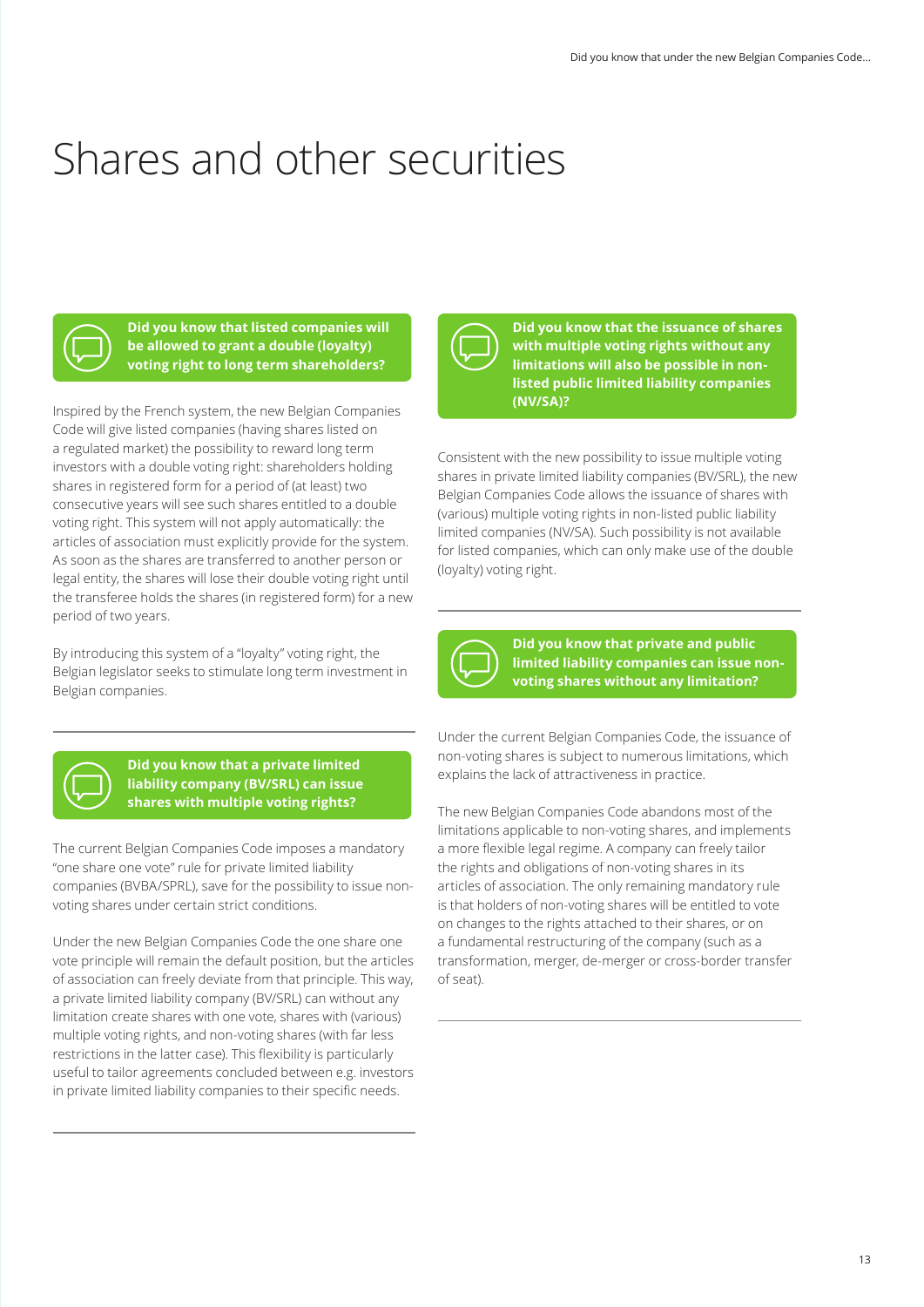

**Did you know that private limited liability companies (BV/SRL) can issue convertible bonds and subscription rights?**

Conceived as a "closed" type of company the private limited liability company (BVBA/SPRL) is currently prohibited from issuing profit certificates, subscription rights or convertible bonds. Under the new Belgian Companies Code, the private limited liability company (BV/SRL) will no longer be conceived as necessarily "closed" and it will be allowed to issue any kind of securities, including convertible bonds and subscription rights.

> **Did you know that ordinary bondholders will no longer have the right to attend the**

**general shareholders' meeting?**

Under the current Belgian Companies Code, all bondholders have the right to attend the company's general shareholders' meeting. This includes holders of ordinary bonds as well as holders of convertible bonds. They cannot vote for or against decisions, but they have a right to take part in the

The new Belgian Companies Code abolishes the right of ordinary bondholders to be present at the general shareholders' meeting. By limiting the attendance right to holders of convertible bonds, who have an interest in the company as a possible future shareholder, the legislator wants to reduce red-tape and costs related to convening general meetings. Practice has shown that holders of ordinary bonds hardly participate in general shareholders' meetings.



**Did you know that private limited liability companies (BV/SRL) can issue securities other than shares in dematerialized form?**

Under the current Companies Code, all securities issued by a private limited liability company (BVBA/SPRL) must be in registered form.

The new Belgian Companies Code provides for the possibility for private limited liability companies (BV/SRL) to issue debt securities (e.g. bonds) in dematerialized form. The possibility to issue securities, other than shares, in dematerialized form, must be foreseen in the company's articles of association.

In order to make it possible for private limited liability companies (BV/SRL) to have their shares listed, listed private limited liability companies will be allowed to issue shares in dematerialized form.



**Did you know that private and public limited liability companies may purchase more than 20% of their own shares?**

The current Belgian Companies Code imposes a limitation whereby private and public limited liability companies may only acquire a maximum of 20% of its own shares (taken into account the own shares already owned by it as well as its shares held by its direct subsidiaries).

The new Belgian Companies Code abolishes this limitation. Consequently, private and public limited liability companies will have the possibility to acquire more than 20% of their own shares. On the other hand, the limitation that such acquisition must only be made with amounts available for distribution will continue to apply.



deliberations.

**Did you know that rules regarding general meeting of bondholders can be largely deviated from?**

The provisions of the new Belgian Companies Code regarding the general meeting of bondholders will mainly consist of default, non-binding, rules. The issuer will therefore be able to deviate to a large extent from those rules in the bonds' terms and conditions. This will allow issuers to better align with international practice, where large bond issuances are often subject to foreign (UK or New York) law, providing for particular mechanisms to change the bonds' terms and conditions. Issuers will, for instance, be able to replace the general meeting of bondholders by an agent who can make decisions on behalf of the bondholders.



**Did you know that the rules regarding pledges over own shares of a private limited liability company (BV/SRL) will be abolished?**

Article 330 of the current Companies Code sets out the rules governing pledges over the own shares of the private limited liability companies (BVBA/SPRL). Broadly speaking, such pledges are treated in a similar way as acquisitions of own shares by the company and are governed by the same principles.

The new Belgian Companies Code abolishes the aforementioned article 330 as it is deemed to be ineffective. Transactions that may lead to the acceptance as pledgee of own shares will however remain subject to the rules on conflicts of interest and financial assistance.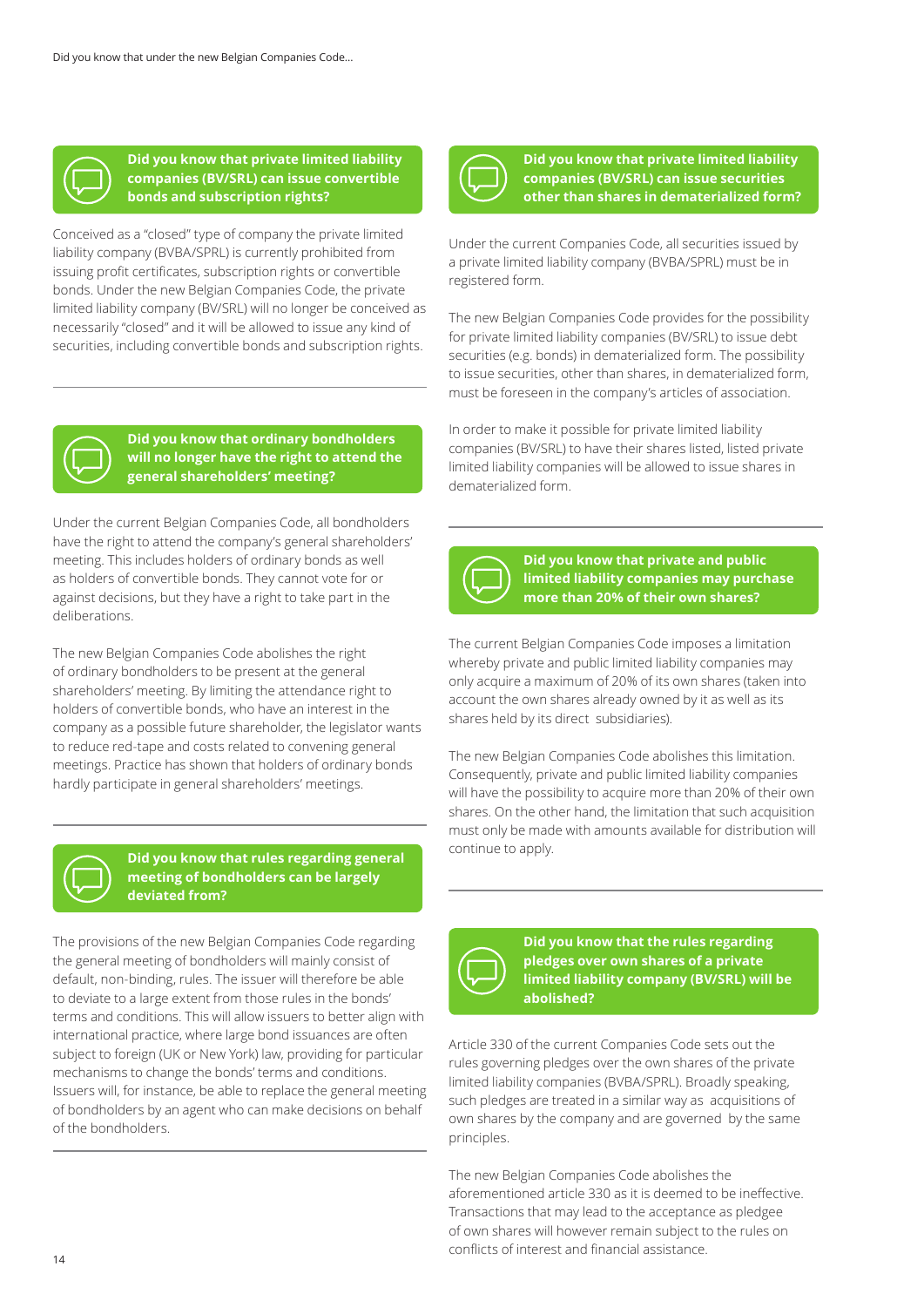

**Did you know that shares of a private limited liability company (BV/SRL) can be listed on a regulated market?**

Under the current Belgian Companies Code, a private limited liability company (BVBA/SPRL) cannot make a public offering of shares and, therefore, cannot list its shares on a regulated market. The new Belgian Companies Code explicitly allows private limited liability companies (BV/SRL) to proceed with a public offering and listing of shares on a regulated market. To this end, private limited liability companies opting to list their shares, will be allowed going forward to issue dematerialized shares.



**Did you know that contributions in kind in private limited liability companies (BV/SRL) can consist of services to be performed?**

The current Belgian Companies Code explicitly forbids a contribution in kind of services to be performed (inbreng in nijverheid /apport en industrie) in private limited companies (BVBA/SPRL). The new Belgian Companies Code abolishes this restriction and therefore a contribution in kind of services will also be possible in the private limited liability company (BV/ SRL), it being understood that the general reporting and audit requirements for contributions in kind must be complied with. This offers the possibility for e.g. start-up companies to remunerate the rendering of services in shares, rather than in cash.



**Did you know that the enforceability of statutory restrictions on the transfer of shares is strengthened ?**

Under the current Belgian Companies code, it is difficult to enforce restrictions on the transfer of shares towards third parties to the extent that such restrictions do not result from the law. Only in case the company (or its shareholders) can prove that the transferee of shares had actual knowledge of a breach of the restriction on the transfer of shares, the share transfer is null and void.

The new Belgian Companies Code foresees various mechanisms to protect the company and its shareholders against persons acquiring shares in violation of transfer restrictions contained in the articles of associations of the company. The most important one is that such share transfer will not be effective against the company and its shareholders, regardless of the good or bad faith of the acquirer of the shares, provided that the articles of associations have been validly published in the Annexes to the Belgian Official Journal.



**Did you know that a private limited liability company (BV/SRL) must no longer be a "closed" company?**

Under the current Belgian Companies Code strict rules apply as regards the transfer of shares of a private limited liability company (BVBA/SPRL). A transfer of shares to third parties requires prior consent of a specific majority of shareholders. The law only foresees in a few exceptions to such requirement, such as a share transfer to relatives in the straight line.

The new Belgian Companies Code maintains the same rules regarding share transfers in the private limited liability company (BV/SRL) as default rules. Contrary to the current legal regime, the articles of associations can deviate from these default rules, and for example opt for the free transferability of shares, in which case the private limited liability company will have an open character in the same way as public limited liability companies (NV/SA).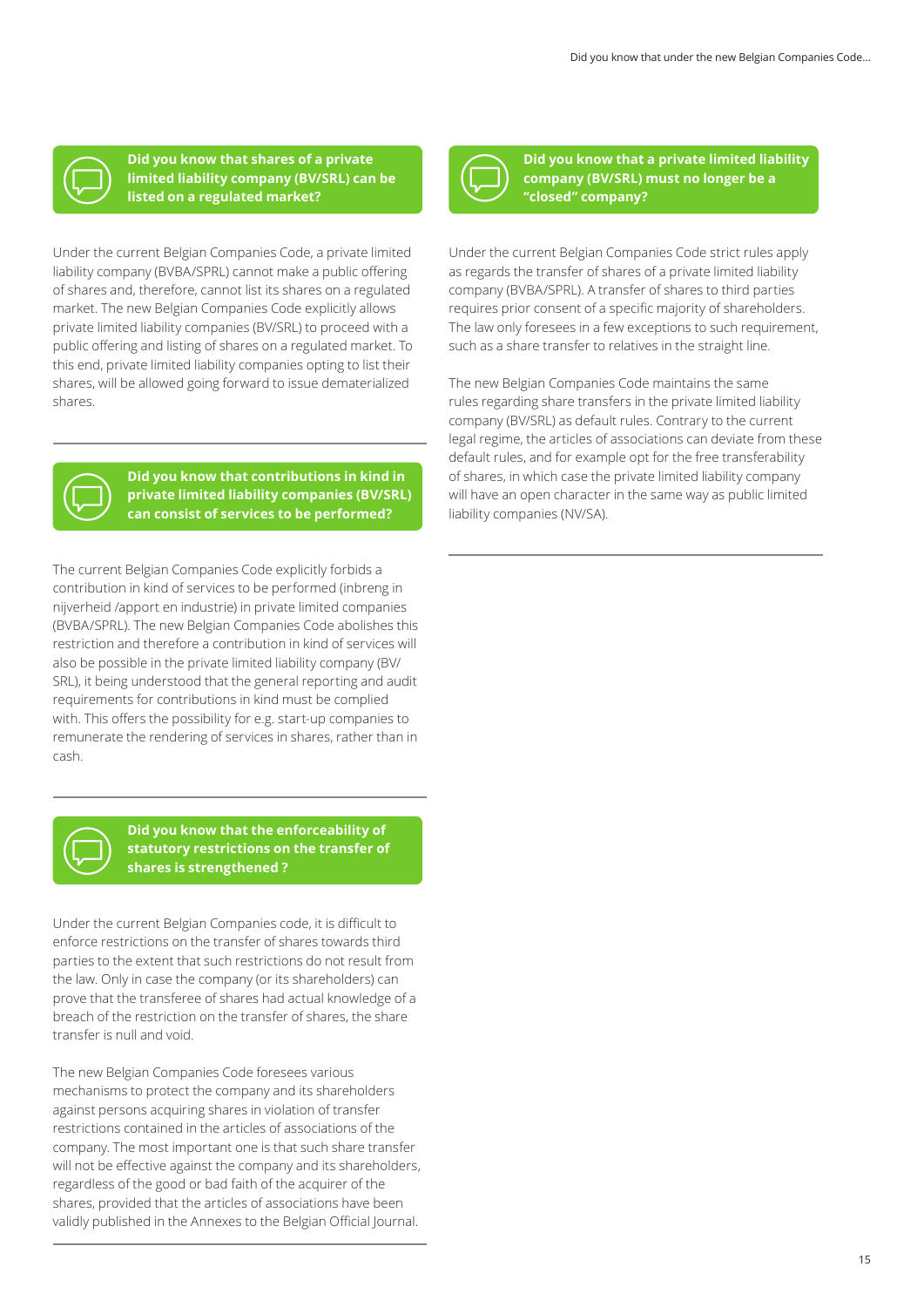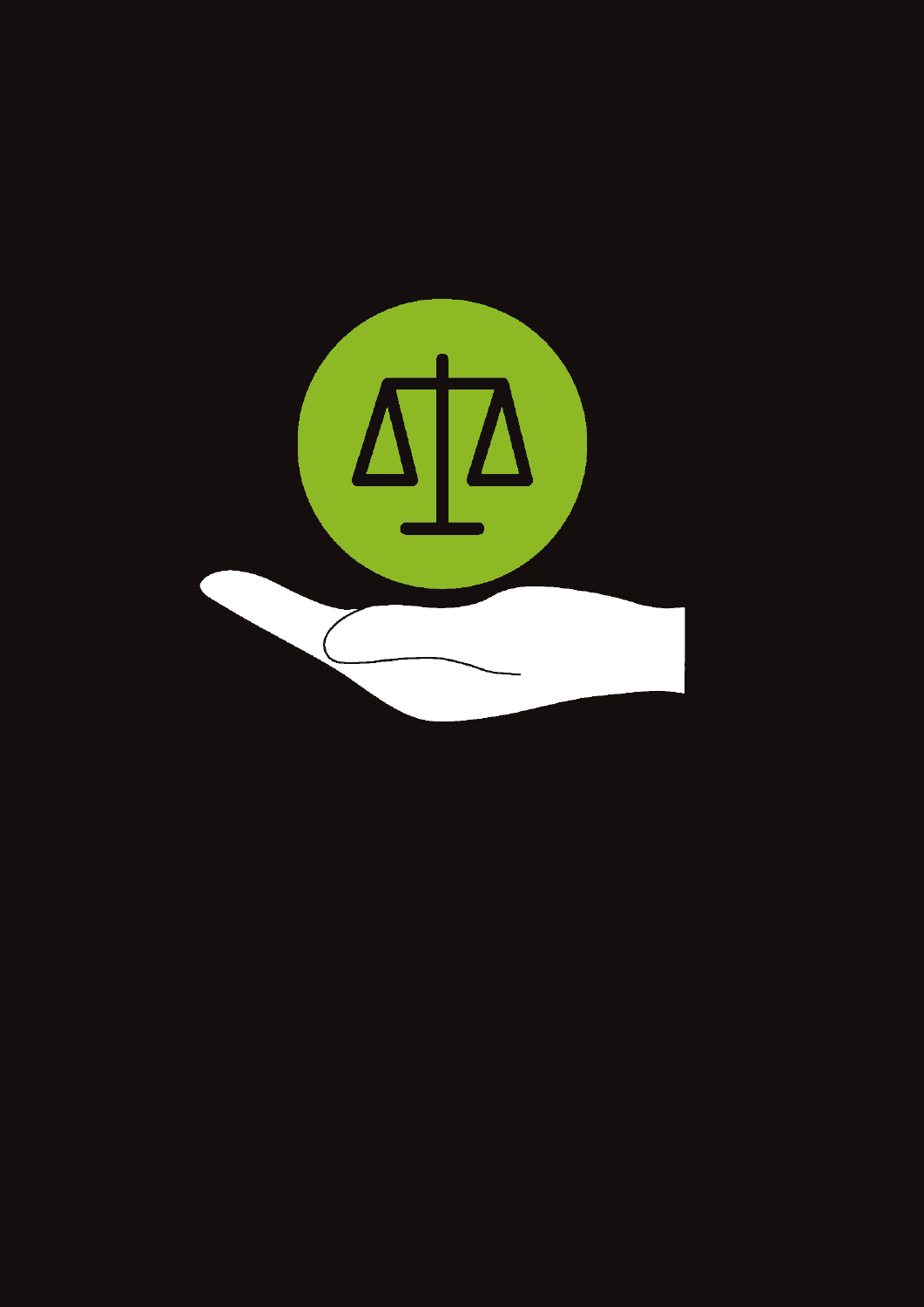#### Changes regarding companies' governance bodies



**Did you know that the 'daily management' will have broader powers?**

Public limited liability companies (NV/SA) can entrust one or more (legal) persons with the daily management of their business. Such person has the competence to make decisions and to bind the company in any matter that belongs to the 'daily management' of the company. The installation of a daily management body reduces red tape. It avoids the need to organize board meetings on operational matters of less importance. Until now however, the legal concept of daily management is defined quite restrictively. The concept of daily management obviously covered decisions and actions which are required for the conduct of day-to-day business of the company. Decisions and actions that are not part of the conduct of day-to-day business, can only be decided by the daily manager(s) if they are both of little impact and urgent. Under the new definition, daily management will be competent for the latter matters if they are either urgent or have little impact.

We note that the installation of a daily management has also been made available to the private limited company (BV/ SRL), which could be of importance for in particular the larger companies organized in such company form.



**Did you know that the formal management committee (directiecomité/ comité de direction) will be abrogated?**

Currently, the board of directors of public limited liability companies (NV/SA) has the possibility, subject to an authorization in the articles of association, to delegate operational management to a formal management committee recognized by law as a corporate body. Given the fact that board members can also be members of the management committee and that the board of directors can revoke at any time the delegation of powers, this system is seen as a "quasi"-two-tier system.

The new Belgian Companies Code abolishes the management committee. Public limited liability companies will have to make a more fundamental choice between a common one-tier board and a pure two-tier system. The choice will not be made by the board of directors, but requires an amendment of the articles of association. In the two-tier system the management of the company is

entrusted to two separate corporate bodies: (i) a supervisory board (toezichtsraad/conseil de surveillance) responsible for the strategy of the company and supervision of the management board, as well as for all special powers reserved to it by the Companies Code (mostly in the context of corporate actions such as approval of accounts, special board reports etc.); and (ii) a management board (directieraad/conseil de direction) competent for all matters that are not entrusted to the supervisory board, mainly consisting of overall operational management.

The main difference between the current formal management committee (old system) and the two-tier system (new system) is that a strict division applies between both corporate bodies both in terms of powers and in terms of composition. Members of the supervisory board cannot be member of the management board (and vice versa).



**Did you know that public limited liability companies (NV/SA) will have the possibility to appoint a single director?**

Under the current Belgian Companies Code, a public limited liability company (NV/SA) must have a board of directors, consisting of at least three members. Only in case there are only two shareholders, the company can deviate from that rule and work with a board of directors consisting of only two members.

The new Belgian Companies Codes will foresee in the same principle but will introduce the possibility for a public limited liability company to opt in its articles of association to allow the general shareholders' meeting to appoint only one director. Such single director will have the same role, powers and responsibilities as a collegial board of directors.

By introducing that rule, public limited liability companies will be able to copy the governance system of a limited partnership with a share capital (Comm.VA/CSA), without having the disadvantages connected to it, such as the unlimited liability of that unique director. This will make the latter company form obsolete, and as a result the Comm.VA/ SCA will be abolished as a separate corporate form.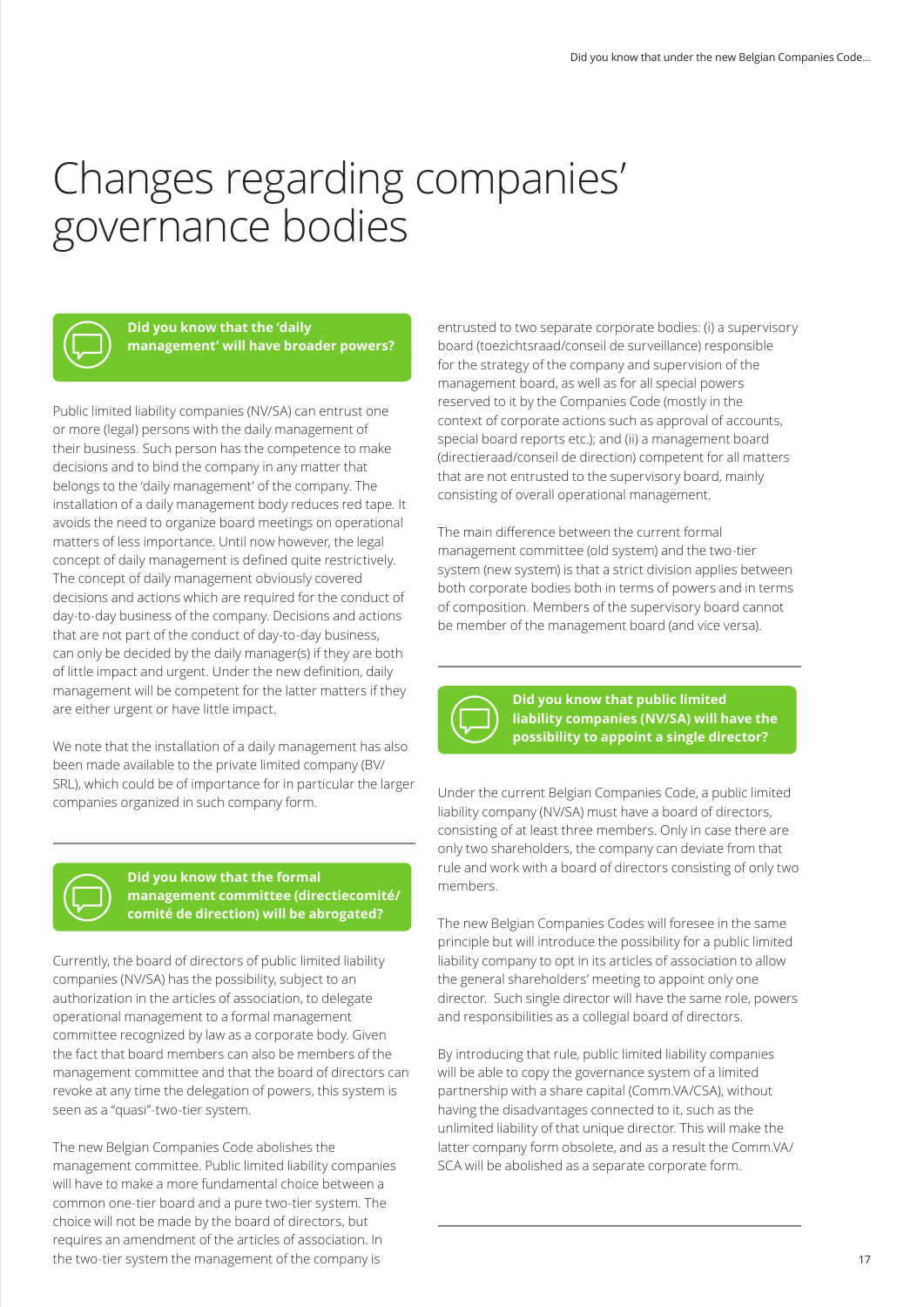

**Did you know that company directors will exercise their corporate office as selfemployed persons?**

Given the nature of their corporate office and services, including the related liability regime, both legal doctrine and jurisprudence consider that company directors of public limited liability companies have a self-employed status, and inversely cannot be considered employees of the company. The new Companies Code will codify this rule, and explicitly prohibit that company directors exercise their mandate under an employment contract. Furthermore, the scope of the self-employment regime will be broadened and will also apply to directors in private limited liability companies.

Where the old regime only instituted a rebuttable presumption of self-employment, the new regime makes the presumption nonrebuttable. This implies that the protective rules that apply to selfemployed persons (e.g. protection of private home) shall now also apply to directors. On the other hand however, the recent changes in Belgian insolvency law (in particular the fact that bankruptcy also extends to self-employed individuals) create additional risks. Company directors should therefore make sure their (professional) liability is sufficiently covered by appropriate insurance policies.



**Did you know that companies will be allowed to invite shareholders, directors and auditors to the general shareholders' meetings by e-mail?**

On top of the existing convening methods, the new Belgian Companies Code makes it possible to convene shareholders, directors and auditors having agreed to this, to general shareholders' meetings by e-mail. Companies can voluntarily opt to include in their articles of associations an e-mail address, to which shareholders can officially send notifications, including their opt-in for receiving convocation e-mails.



**Did you know that legal entities nominated as directors must directly appoint a physical person as their permanent representative?**

While the current the Belgian Companies Code leaves room for interpretation, an established practice has developed to allow a legal entity which takes up the role as director in a company to appoint another legal entity as permanent representative, which in its turn appoints a physical person as permanent representative. This results in a cascade of permanent representatives, which does not favor transparency.

Under the new Belgian Companies Code, a legal entity which is appointed as director will only be able to appoint a physical person as its permanent representative. In other words, it will no longer be possible for such legal entity to appoint another legal entity as its permanent representative.



**Did you know that the rules on permanent representation of legal entities nominated as directors will become flexible?**

When a legal entity is appointed as a director, member of the management board or supervisory board, or member of the daily management of a company, it must appoint a permanent representative to carry out such mandate in the name and on behalf of the legal entity. Under the current legislation, such permanent representative must be appointed amongst the legal person's shareholders, directors or employees.

Under the new Belgian Companies Code, this capacity requirement will no longer apply. The legal entity – director thus will have more flexibility in terms of whom it appoints as its permanent representative, it being understood however that such permanent representative must be a natural person.



**Did you know that the liability of directors will be capped?**

The new Belgian Companies Code introduces a maximum liability for directors for any damages they cause due to mismanagement. The exact amount of the "cap" depends on the size of the company in which they are appointed as director: EUR 125,000 for the smallest companies and EUR 12,000,000 for the largest companies. The cap applies towards both the company and third parties, irrespective of the qualification of the alleged fault (excluding fraud and repetitive minor misconduct) or the number of plaintiffs. It does, however, not apply to directors' liability under the special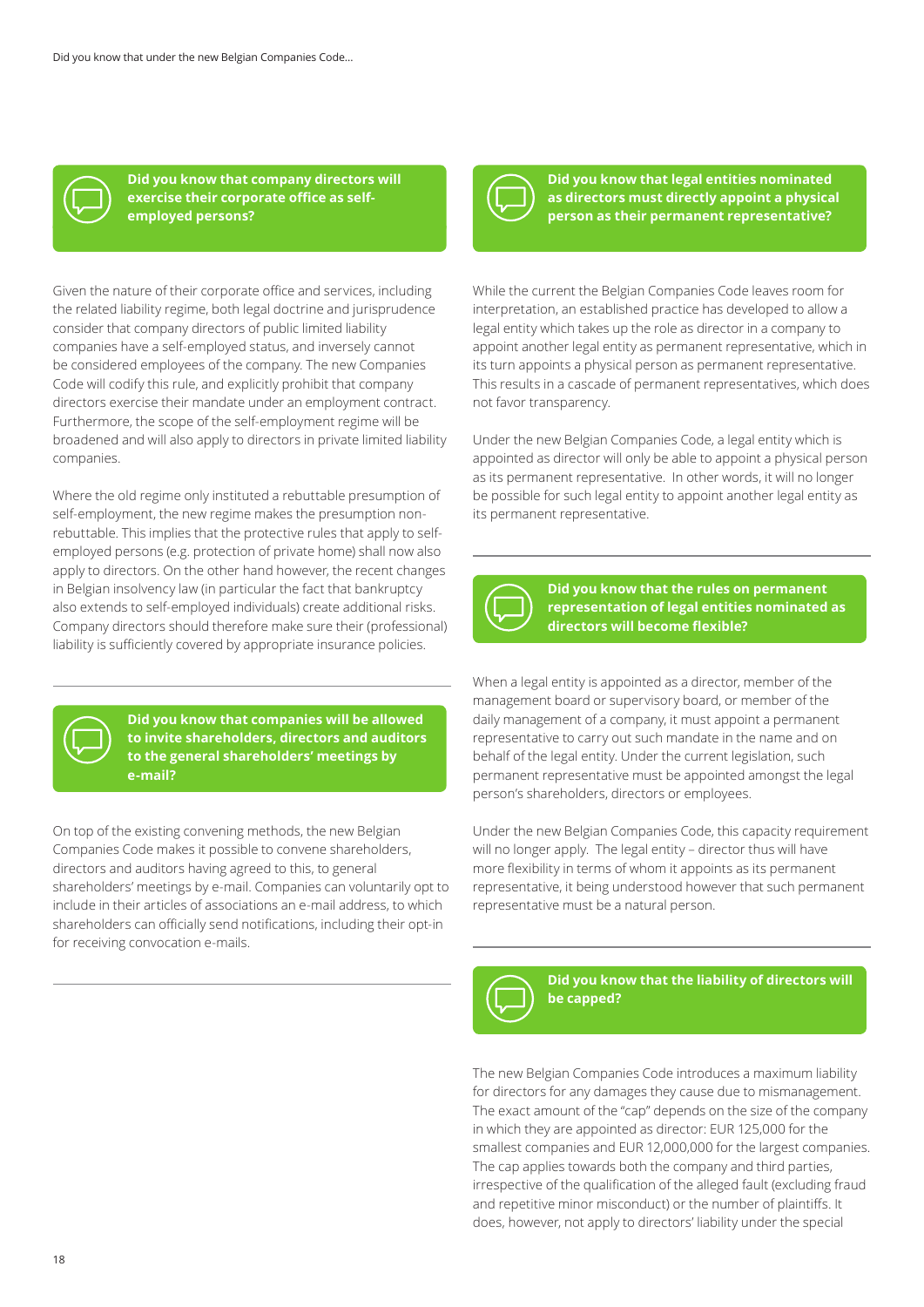liability regimes relating to withholding tax and VAT or for social security contributions. The cap is not multiplied by the number of directors of the company concerned.



**Did you know that companies can no longer exonerate or hold their directors harmless from directors' liability?**

As a counterbalancing measure to the limitation of the liability of directors, the new Belgian Companies Code also introduces a prohibition for companies to exonerate their directors from directors' liability. So-called 'hold-harmless agreements' will no longer be valid.



**Did you know that directors can only avoid joint and several liability for mismanagement when certain conditions are met?**

Under the new Belgian Companies Code members of the board of directors will be liable jointly and severally. Currently this is only the case for violations of the Companies Code or the articles of association. Under the new joint and several liability regime, a board member will only be able to avoid liability if certain conditions are met: (i) the board member may not have taken part in the wrongful action (eg. he/she voted against the resolution by the board) and (ii) the board member must have notified the board of directors of his/ her protest against the wrongful action. The notification to the board must be recorded in the minutes of the board meeting.



**Did you know that a director can only participate in the board of directors in one single capacity?**

Under the current Belgian Companies Code it is largely accepted that a director can be a member of the board of directors in two different capacities: as a natural person on the one hand, and as permanent representative of one or more legal entity appointed as director of the company on the other hand.

Under the new Belgian Companies Code it will no longer be possible for a natural person to be a member of the board of directors in those different capacities. A natural person can in the future only be a member either as a natural person, or as a permanent representative of one single legal person.



**Did you know that directors of public limited liability companies (NV/SA) can be protected against dismissal?**

The new Belgian Companies Code will overrule current case law by the Belgian Supreme Court that directors of public limited liability companies (NV/SA) must be revocable "at nutum" by the general shareholders' meeting. Going forward, directors of public limited liability companies will be able to negotiate termination packages or severance periods for their office.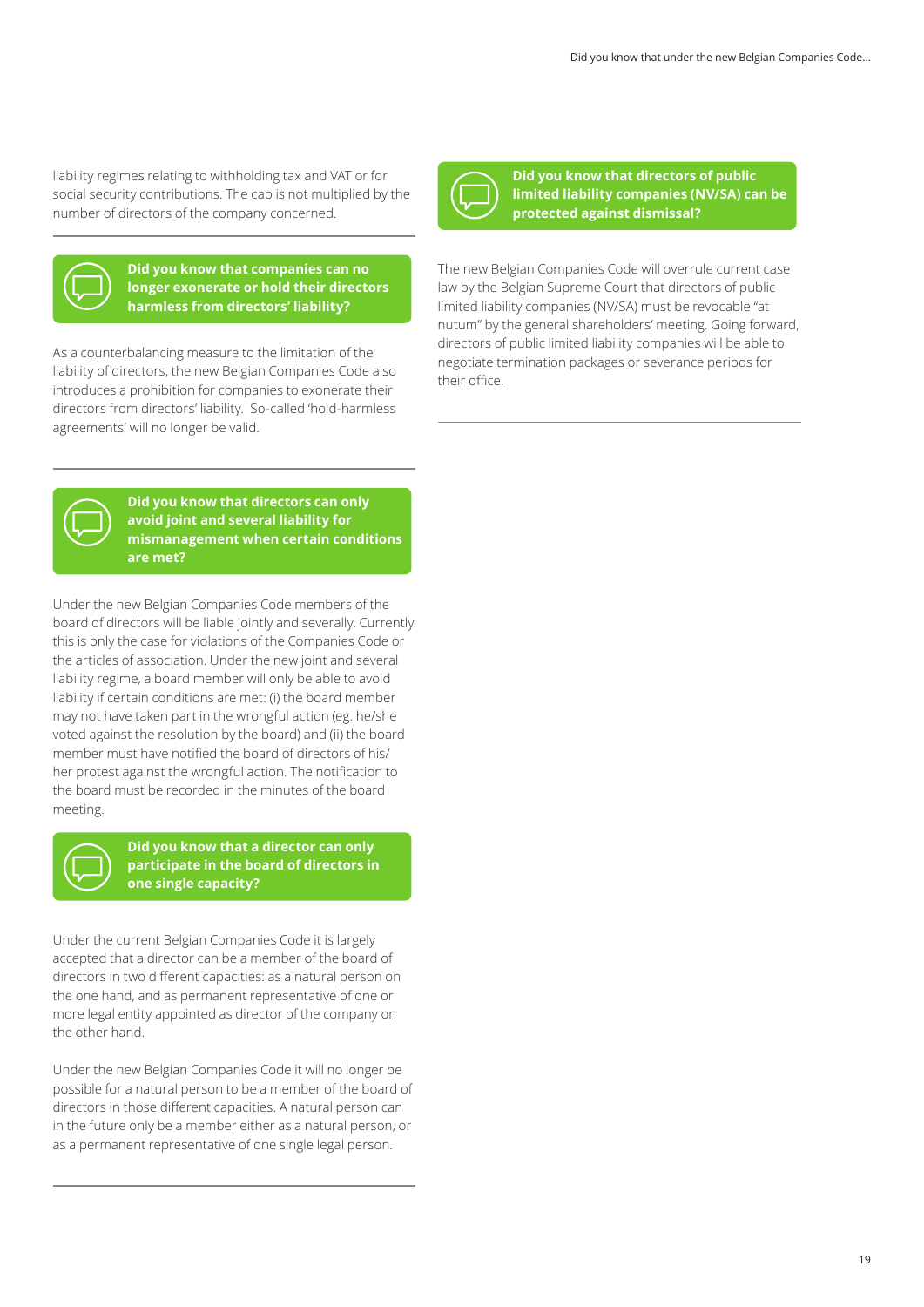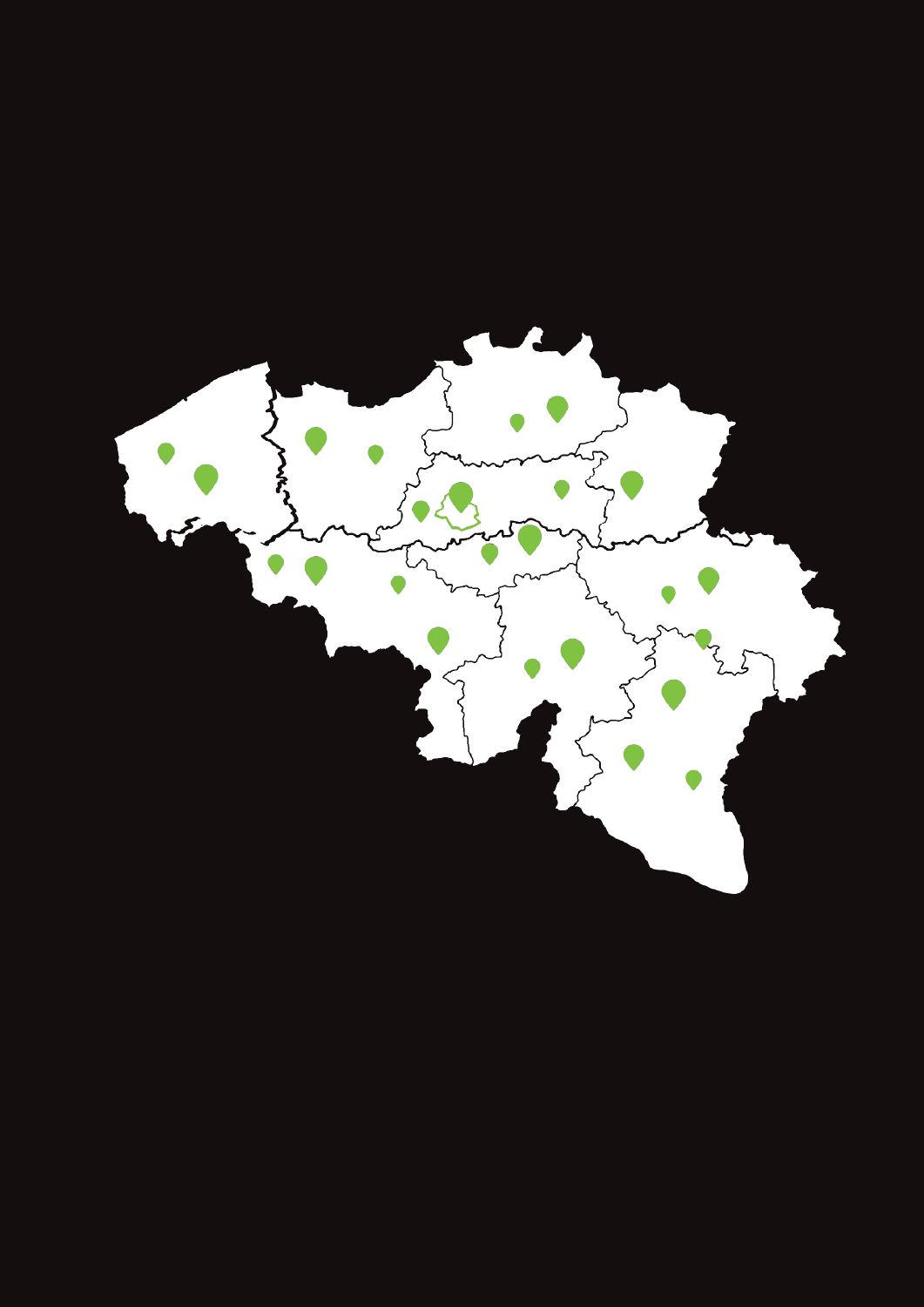### Changes relevant for associations and foundations



**Did you know that a non-profit association (VZW/ASBL) is no longer restricted as to the number of directors it may appoint?**

Currently non-profit associations may not have more directors than the number of members they have. For example: a non-profit association with five members cannot have a board consisting of more than four directors.

The new Belgian Companies Code abolishes this rule and sets no limitations. The change resolves a practical issue faced by associations who wanted all of its members to take up a board position.



**Did you know that the foundation (stichting/fondation) will have the possibility to work with a single director?**

Contrary to the current legal regime of foundations (stichtingen/fondations), under the new Belgian Companies Code it will be possible (not mandatory) for a foundation to limit its managing body to a single director. The possibility for a foundation to have a sole director will enhance the attractiveness of the foundation in the framework of private wealth management. If a foundation would however have two or more directors, they will have to act as a board.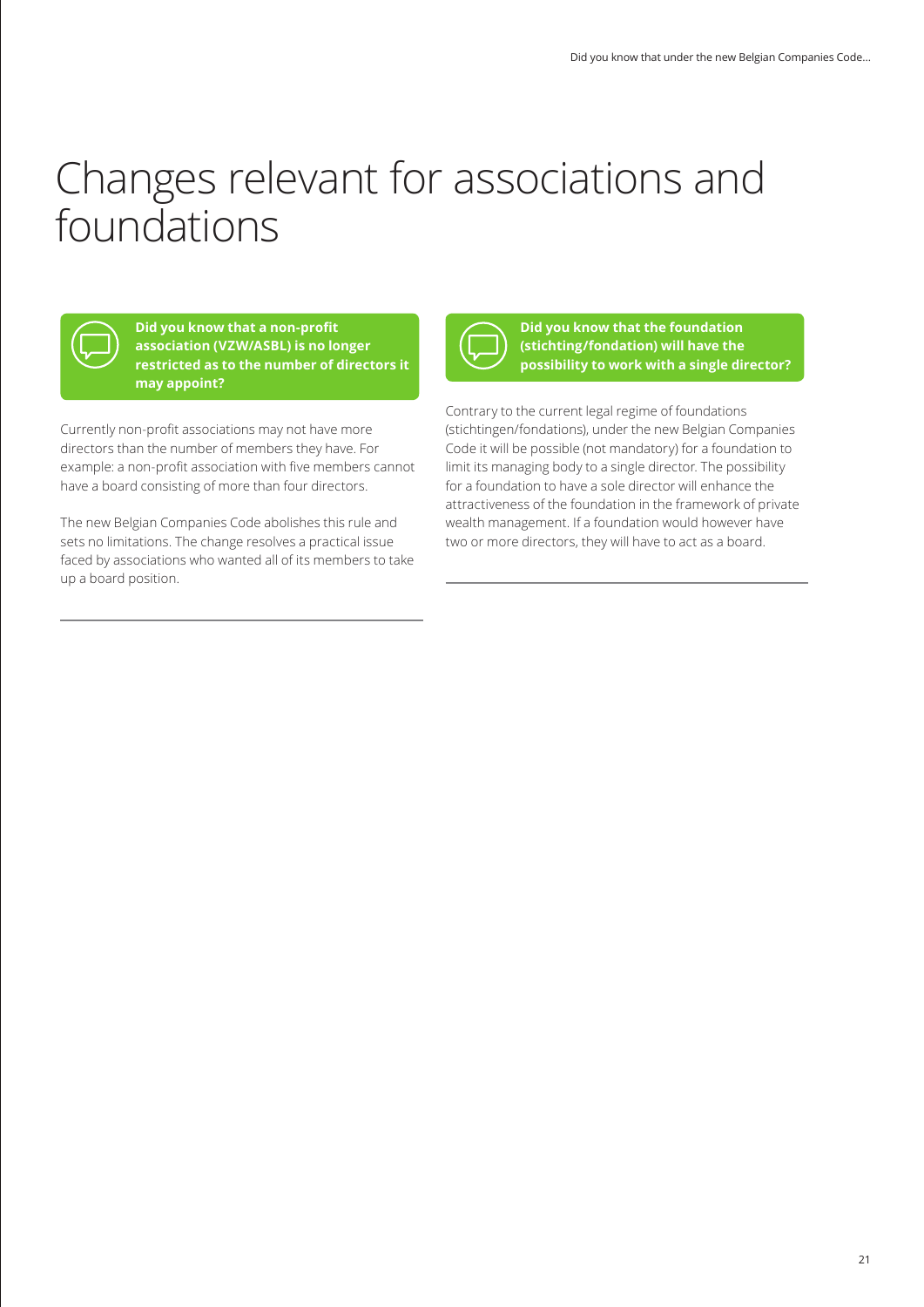### Cross-border transformation of a company



**Did you know that it will be possible to convert a Belgian company into a foreign company type?**

The new Belgian Companies Code will contain a specific procedure allowing Belgian companies to convert into foreign company types: for example a Belgian public limited liability company (NV/SA) can be converted into a French SA or a German AG. Such cross-border conversion implies the cross-border transfer of the company's registered seat, which requires the approval of 80% of the votes cast at an extraordinary shareholders' meeting and the intervention of the notary public. Creditors will have the right to oppose the planned conversion, similar to the current creditors' protection right in case of a capital decrease or restructuring of the company.

provisions governing the company form opted for. It is only when these two requirements are met that the notary will confirm the transfer of the seat of the foreign company and its conversion into a Belgian company with continuation of its legal personality.

A number of new features will be introduced by the new Belgian Companies Code: (i) foreign companies involved in insolvency proceedings will not be allowed to transfer their seat to Belgium, (ii) a state of assets and liabilities will have to be filed by the newly converted company with the Belgian National Bank and (iii) the transfer and conversion of the foreign company into a Belgian company will only enter into effect as from the date of registration of the converted company in the Belgian legal entities register.



**Did you know that a specific procedure will govern the international transfer of seat of foreign companies to Belgium?**

The transfer by a foreign company of its seat to Belgium and the conversion of such company into a Belgian company is currently already a common practice in Belgium despite the absence of specific procedures governing such operation. This practice has been developed in Belgium essentially under the impulse of the case law of the European Court of Justice relating to the freedom of establishment, which obliges member states to allow companies to transfer their seat to another member state.

Under the new Belgian Companies Code, the transfer by a foreign company of its seat to Belgium and the conversion of such company into a Belgian company will be governed by a specific procedure. The procedure that will be introduced for such type of operation is fairly similar to the current Belgian practice. As it is the case today, the intervention of a Belgian notary public will be required. The Belgian notary public will verify the compliance by the foreign company of the foreign rules concerning the cross-border transfer and compliance of the amendments to the articles of association of the newly converted Belgian company with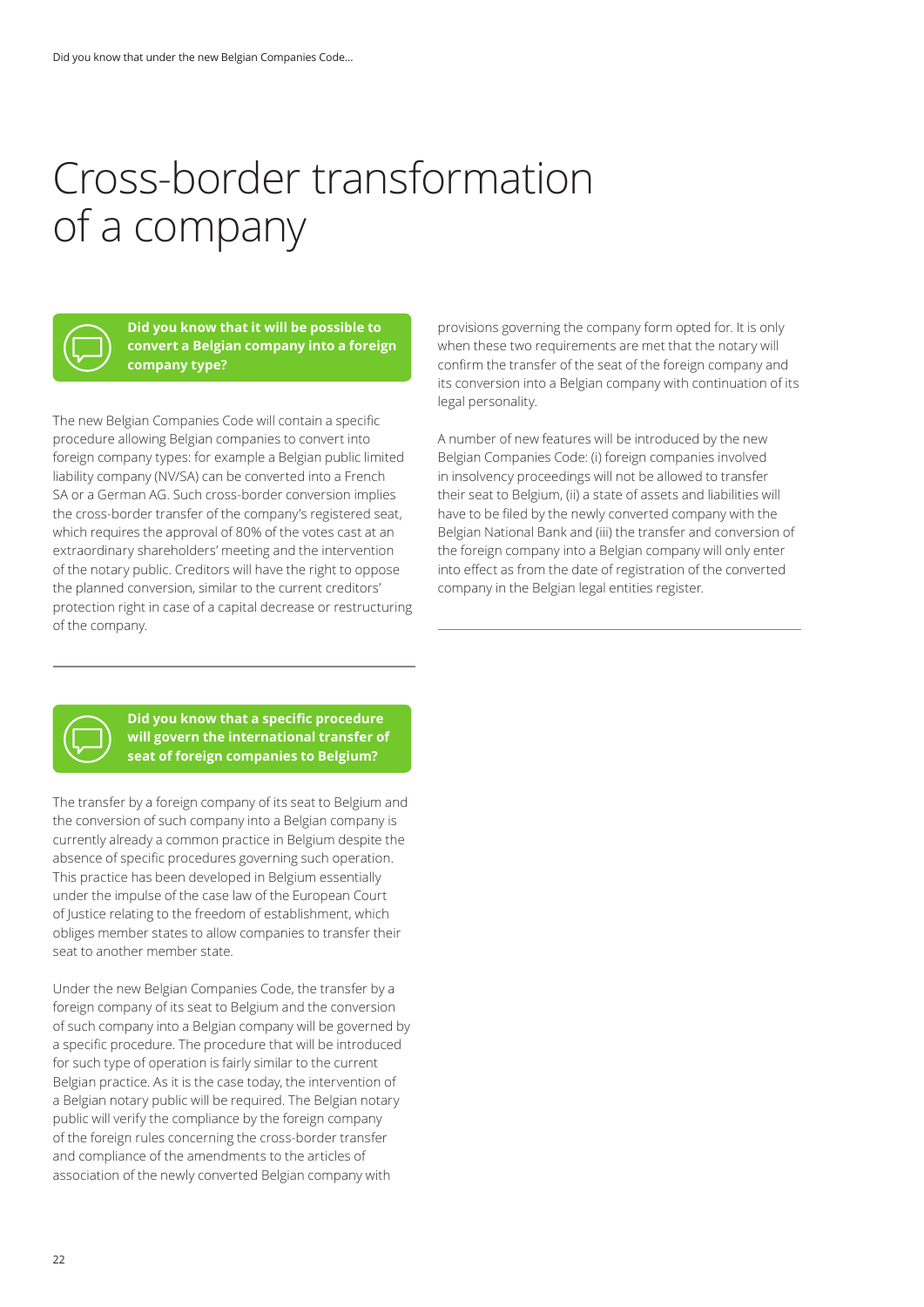### Dissolution and liquidation



**Did you know that the appointment of a liquidator must no longer be confirmed by the court in case of a solvent liquidation?**

The current Belgian Companies Code provides that the appointment of a liquidator of a company always must in any case be confirmed/ratified by the president of the competent Commercial Court. Such confirmation/ratification will in the future only be required for insolvent liquidations. This will enhance the speed and efficiency of solvent liquidations in a considerable way.



**Did you know that the "vereniging zonder winstoogmerk" (VZW) / "association sans but lucratif" (ASBL) will be subject to the insolvency regulation?**

The non-profit associations ("vereniging zonder winstoogmerk" (VZW) / "association sans but lucratif" (ASBL)) will not only fall under the scope of the new Belgian Companies Code but will (as of 1 May 2018) also be subject to the insolvency rules of the new Book XX of the Belgian Economic Code since they will be considered as enterprises. This means that it will amongst others be possible for nonprofit associations to be declared bankrupt.



**Did you know that a company can apply the simplified dissolution procedure (dissolution and liquidation in one single deed) even when it has unpaid debts?**

When making use of the simplified dissolution procedure, a company is dissolved and liquidated on the same day in one notarial deed. As no liquidation takes place, no liquidator needs to be appointed.

Under the current Companies Code, the company must have repaid all debts towards third parties, or must have deposited the necessary funds to repay those debts, in order to apply the simplified dissolution procedure. It is accepted, although not explicitly provided, that debts towards shareholders of the company do not prevent the application of the simplified dissolution procedure.

The new Belgian Companies Code provides for the possibility to extend the application of the simplified dissolution procedure to instances where not all debts of the company towards third parties have been repaid and no sufficient funds have been blocked to honor these debts, provided that the following conditions are fulfilled: (i) the debts must be included in the statement of assets and liabilities that are drawn up in the context of the dissolution procedure and (ii) the creditors of those debts must have provided their written consent with the application of the simplified dissolution procedure. This approval must eventually be included in the conclusions of the audit report concerning the statement of assets and liabilities.